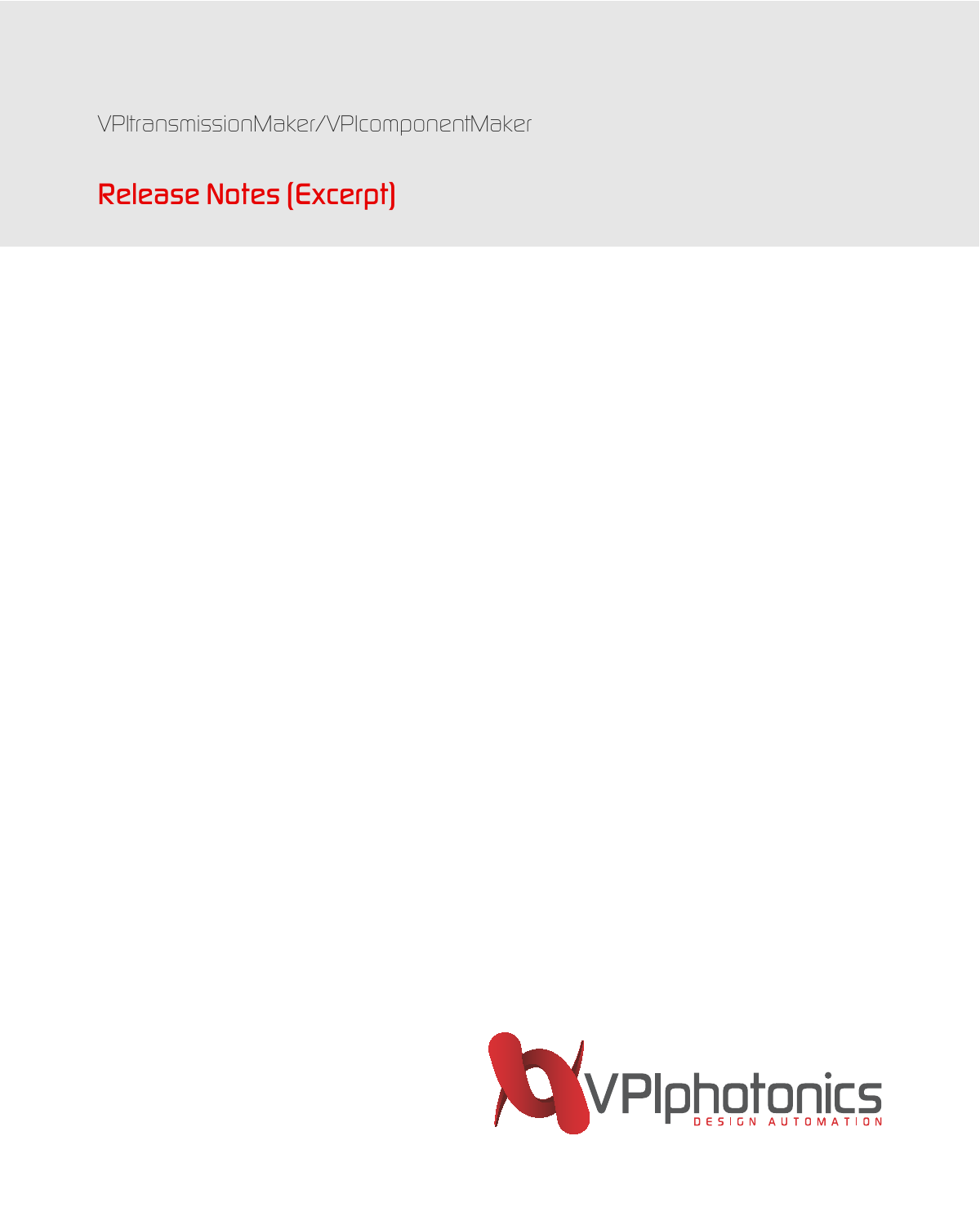#### **How to contact VPIphotonics GmbH**

| www.VPIphotonics.com     | Web site                                |
|--------------------------|-----------------------------------------|
| info@VPIphotonics.com    | General information                     |
| sales@VPIphotonics.com   | Sales, ordering information             |
| support@VPIphotonics.com | Technical support, license key requests |

#### © 4/27/16, VPIphotonics GmbH. All rights reserved.

This manual, as well as the software it describes, is furnished under a license agreement, and may be used or copied only under the terms of the license agreement. Unauthorized distribution, copying, reproduction, transmission, use or disclosure of any part of the contents of this copyright material without express permission by VPIphotonics GmbH is prohibited. Offenders will be held liable for damages. All rights reserved, particularly with regard to the registration of patents and proprietary designs. Technical specifications and features are binding only as they are specifically and explicitly agreed upon in a written contract. There is no liability for errors or omissions. The company reserves the right to alter specification, design, price or conditions of supply of any product or service without notice.

The VPIphotonics logo, VPItransmissionMaker, VPIcomponentMaker, VPIlinkConfigurator, VPIlinkDesigner, VPIlabExpert, VPItoolkit, VPImodeDesigner, VPIplayer and dynamicDataSheet are trademarks of VPIphotonics GmbH.

In no event shall the University of California be liable to any party for direct, indirect, special, incidental, or consequential damages arising out of the use of this software and its documentation, even if the University of California has been advised of the possibility of such damage. The University of California specifically disclaims any warranties, including, but not limited to, the implied warranties of merchantability and fitness for a particular purpose. The software provided hereunder is on an "as is" basis, and the University of California has no obligation to provide maintenance, support, updates, enhancements, or modifications.

Portions are copyright 1997, Massachusetts Institute of Technology. All Rights Reserved. Portions are copyright 1991–1995 by Stichting Mathematisch Centrum, Amsterdam, The Netherlands. All Rights Reserved. Portions are copyright 1990–1997, The Regents of the University of California. All Rights Reserved.

Microsoft, MS-DOS, Access, Excel, Outlook, PowerPoint, Windows and Windows Vista are either registered trademarks or trademarks of Microsoft Corporation in the United States and/or other countries.

Intel® Math Kernel Library is a registered trademark of the Intel Corporation.

Flexera, FLEXenabled, FLEX*lm*, FlexNet, FLEXcertified, FlexNet Connect, FlexNet Connector, FlexNet Manager, and FlexNet Publisher are registered trademarks or trademarks of Flexera Software LLC in the United States of America and/or other countries.

MATLAB is a registered trademark of The Math Works, Inc.

Advanced Design System (ADS) is a trademark of Keysight Technologies.

Unicode and the Unicode logo are registered trademarks of Unicode, Inc.

Python is a registered trademark of the Python Software Foundation (PSF).

All other brand and product names mentioned herein are the trademarks and registered trademarks of their respective owners.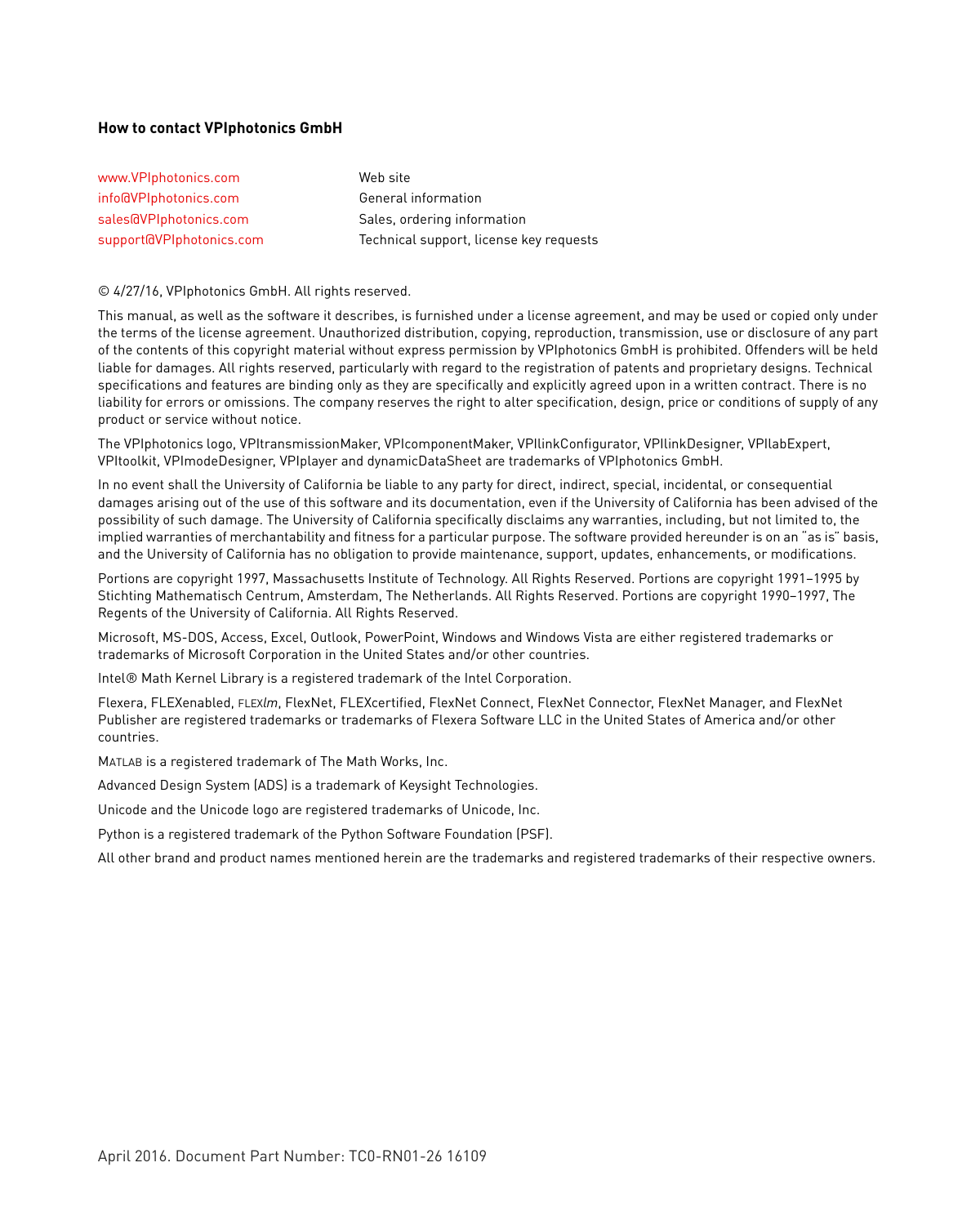# *VPItransmissionMaker/ VPIcomponentMaker Version 9.7 Release Notes*

VPIphotonics is proud to announce the following new features and feature enhancements for VPItransmissionMaker/VPIcomponentMaker, which include the products:

- VPItransmissionMaker™Optical Systems Version 9.7
- VPIlabExpert™ Version 9.7
- VPIcomponentMaker™Fiber Optics Version 9.7
- VPIcomponentMaker™Photonic Circuits Version 9.7
- VPIplayer™ Version 9.7

This document only covers the *NEW* features included in this release. Details of the existing features can be found in the product manuals for Version 9.7.

This release will upgrade VPItransmissionMaker/VPIcomponentMaker Version 9.5 (released in May 2015).

For further updates, visit the *VPIphotonics Users Forum* at [forums.vpiphotonics.com.](http://forums.vpiphotonics.com)

#### **Disclaimer**

VPIphotonics reserves the right to change the product specifications without notice.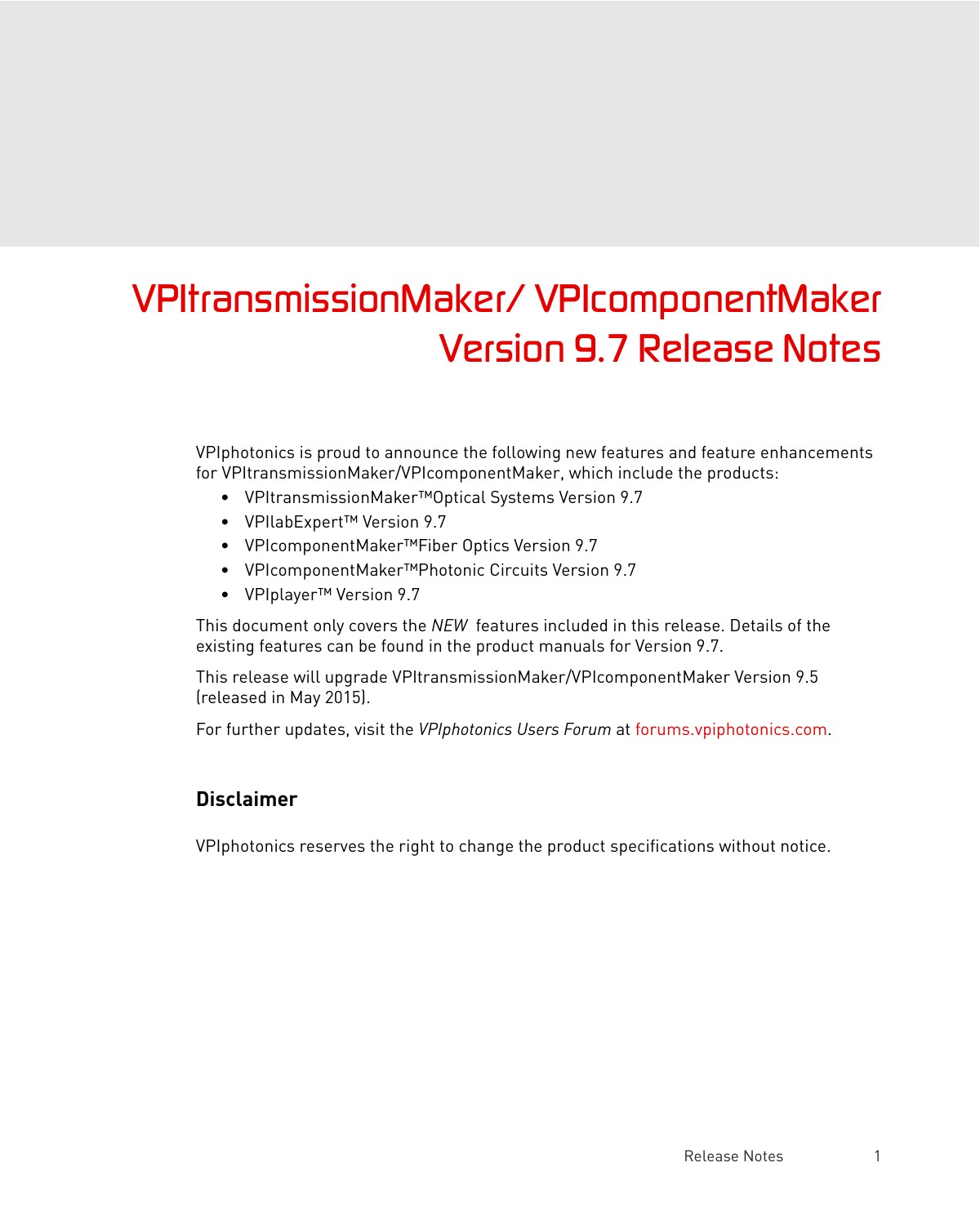## **System Requirements and Recommendations**

## *Hardware Requirements*

VPItransmissionMaker/VPIcomponentMaker requires the following minimum hardware configuration:

- Personal computer with 1 GHz or faster 64-bit (x64) processor
- 2GB RAM *(more is recommended for memory-intensive application scenarios)*
- 2 GB of free hard disk space for software installation process, 500 MB will be used by VPItransmissionMaker after the installation, 1 GB additionally recommended for file storage
- XGA monitor with 1024x768 pixels minimum display resolution (*higher resolutions recommended*)
- DirectX 9 graphics device with WDDM 1.0 or higher driver
- For GPU-assisted computations NVIDIA $^{\circledR}$  video adapter with compute capability (version) greater than or equal to 1.3 and double-precision support is required
- DVD-ROM drive

## <span id="page-3-0"></span>*Supported Platforms*

VPItransmissionMaker/VPIcomponentMaker supports the following platforms:

- Windows® 7 Enterprise SP 1 *(64-bit version)*
- Windows® 8.1 Enterprise *(64-bit version)*
- Windows® 10 Enterprise *(64-bit version)*

**Note:** The software may also run on other (similar) operating system versions. Contact [support@vpiphotonics.com](mailto:support@vpiphotonics.com) for more information.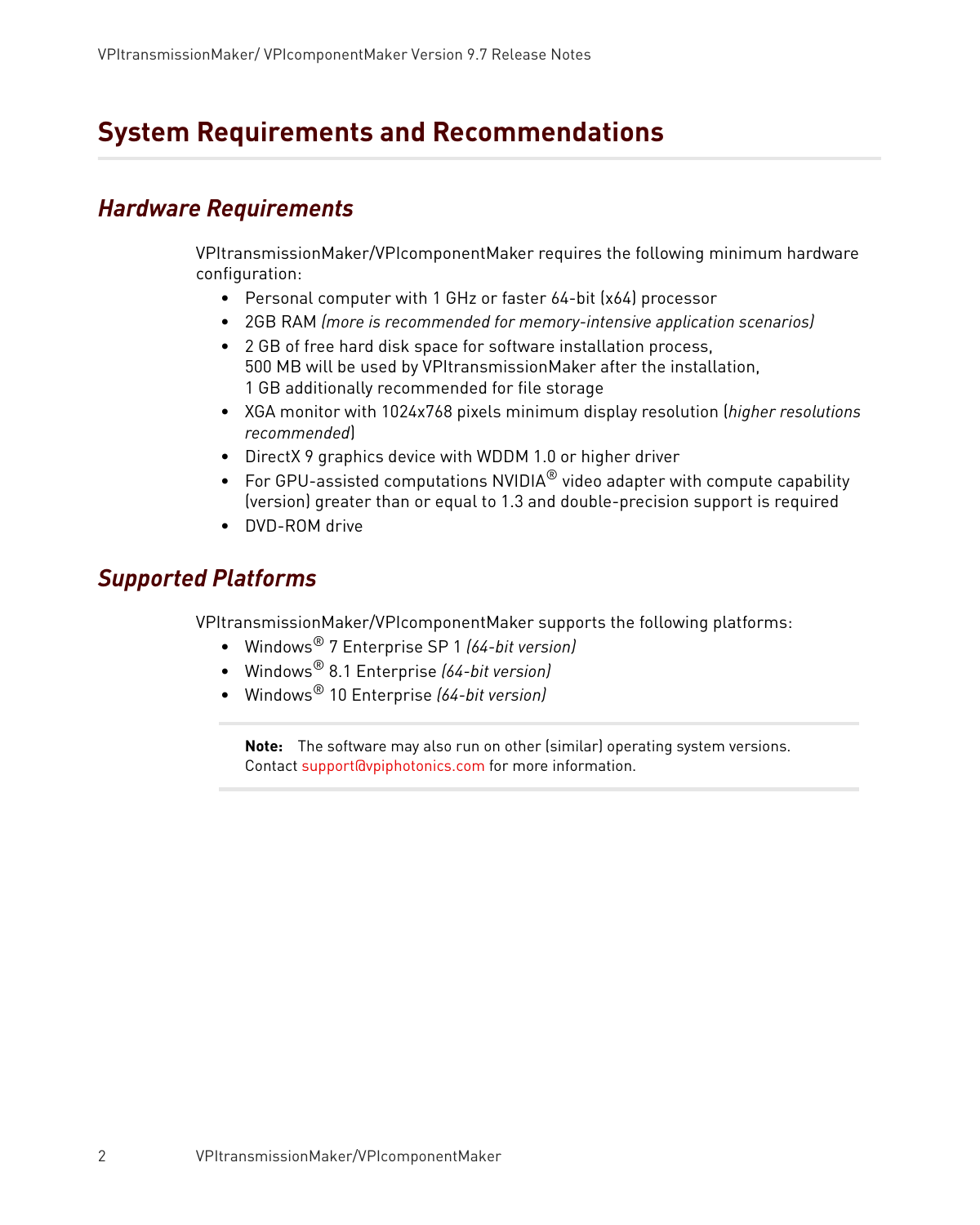## *Software Requirements*

VPItransmissionMaker/VPIcomponentMaker requires the following minimum software configuration:

- One of the supported platforms, as listed above
- TCP/IP protocol installed and configured
- Microsoft .NET Framework 4.0 *(installed automatically)*
- Python 2.7.3 *(64-bit version installed automatically, including NumPy 1.9.0)*
- A PDF file reader is required to display product documentation
- Latest NVIDIA<sup>®</sup> drivers if GPU-assisted computations are required

### **Cosimulation**

VPItransmissionMaker/VPIcomponentMaker supports cosimulation with third party software. Among others, interoperability with the following software is supported:

- The MathWorks MATLAB® version 8.6 R2015b *(64-bit version)*
- Python 2.7.3 *(64-bit version, including NumPy 1.9.0 and SciPy 0.14.0)*
- Keysight Technologies Advanced Design System (ADS) 2015.01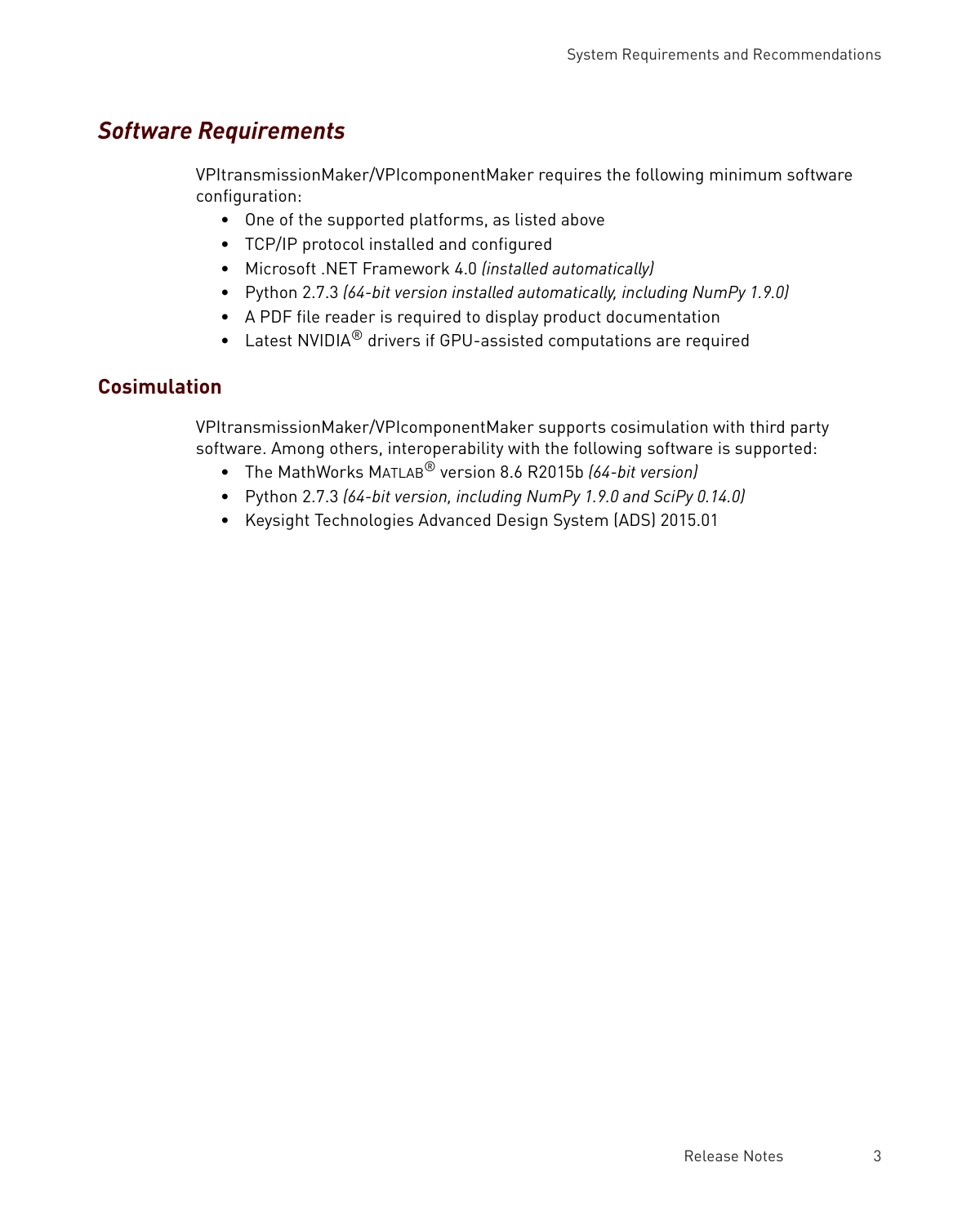## **What's New in Version 9.7**

VPIphotonics Design Suite, aka VPItransmissionMaker™/VPIcomponentMaker™, Version 9.7 provides common usability, design process and data analysis capabilities while offering access to the following application-specific products:

- VPItransmissionMaker™Optical Systems Version 9.7
- VPIlabExpert™ Version 9.7
- VPIcomponentMaker™Fiber Optics Version 9.7
- VPIcomponentMaker™Photonic Circuits Version 9.7
- VPIplayer™ Version 9.7

Among the new features compared to the previous versions are enhancements of the user interface, in particular a better support for creation of complex parameter expressions, as well as advances in simulation capabilities: support of multicore fiber systems, N-dimensional modulations formats, new lab equipment, etc.

VPIphotonics' software solutions have proven to be beneficial in winning and successfully performing many research and design projects — for commercial companies as well as for educational institutions. With the improved capabilities provided in Version 9.7, our modeling suite is set to deliver the same outstanding results in the future.

## *Supported Platforms*

Starting with version 9.7, VPIphotonics Design Suite is available as a 64-bit version running on 64-bit operating systems only. See more information on supported platforms in ["Supported Platforms" on page 2.](#page-3-0)

## *Licensing*

VPItransmissionMaker/VPIcomponentMaker 9.7 comes with a new version of the VPIlicenseServer that will be automatically installed together with the VPItransmissionMaker/VPIcomponentMaker software. In configurations with a remote license server, the latest version of the license server should be installed on the server computer. Note that VPItransmissionMaker/VPIcomponentMaker 9.7 will not work with older versions of VPIlicenseServer (in this case you may receive the "Version of vendor daemon is too old" error message). At the same time, older versions of VPItransmissionMaker/VPIcomponentMaker will work with the new version of the license server; however, an update of the license file will be required. In this case, please contact us for support on requesting a new license.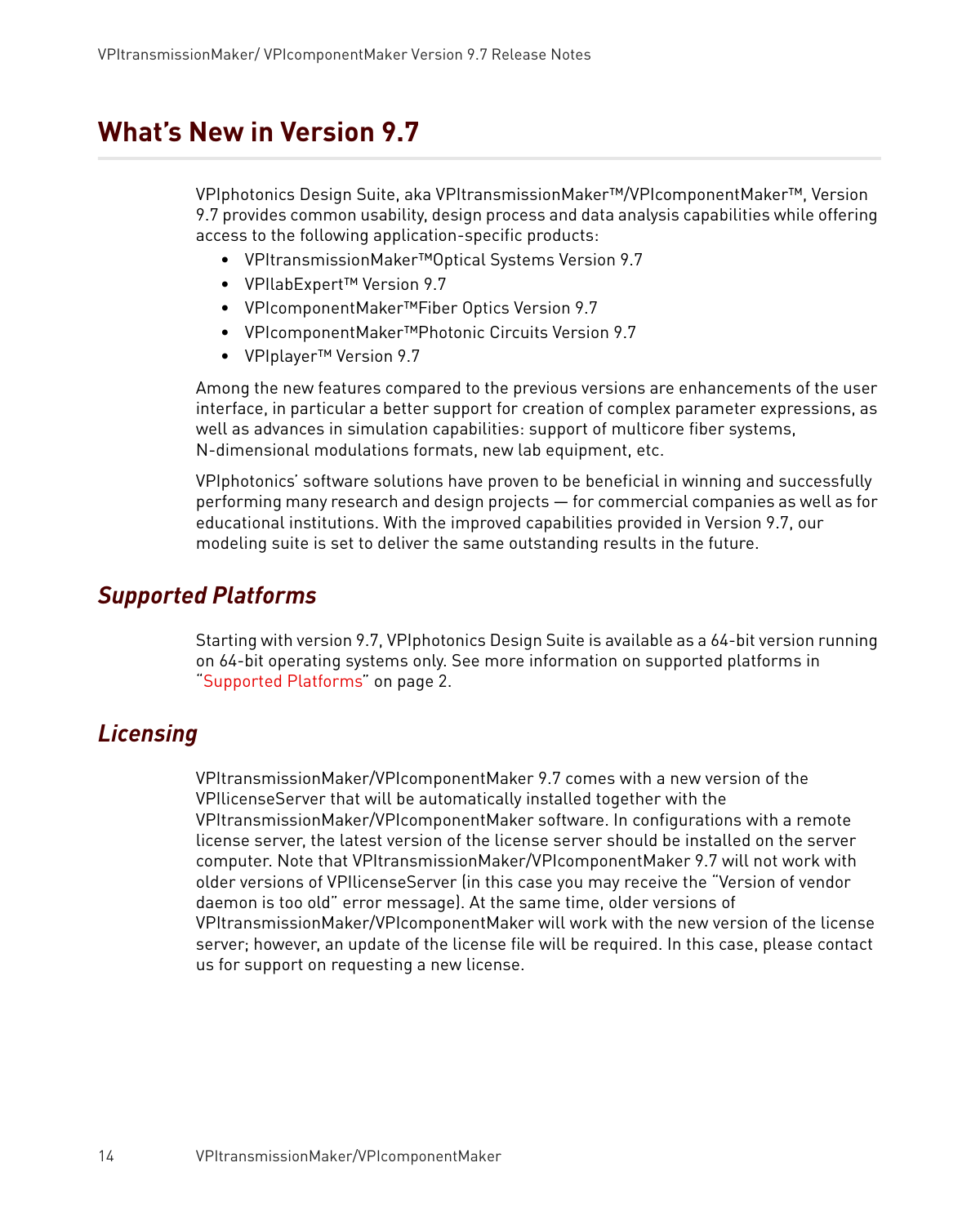## *Photonic Design Environment*

The Photonic Design Environment (PDE) of Version 9.7 represents a powerful user interface offering a high level of usability and personalization.



*Figure 12 Photonic Design Environment (PDE) of Version 9.7*

For detailed reference information and instructions on using the features of the Photonic Design Environment, see the *VPItransmissionMaker™/ VPIcomponentMaker™ User Interface Reference* and *VPItransmissionMaker™/ VPIcomponentMaker™ Simulation Guide*.

### **Parameter Watch — Easy Evaluation of Parameter Values**

Creating sophisticated simulations has been made significantly easier with the introduction of the new Parameter Watch functionality. It allows you to display the actual value assigned to a parameter directly in the PDE. This is especially useful for the creation of complex Tcl or Python expressions or initialization scripts.

Parameters to observe may be specified directly from the Parameter Editor via the drop-down menu of the parameter in question. More generic filters (also called *loose* filters), which enable you to trace parameters with similar names but for different module instances, may be added directly in the Watch panel.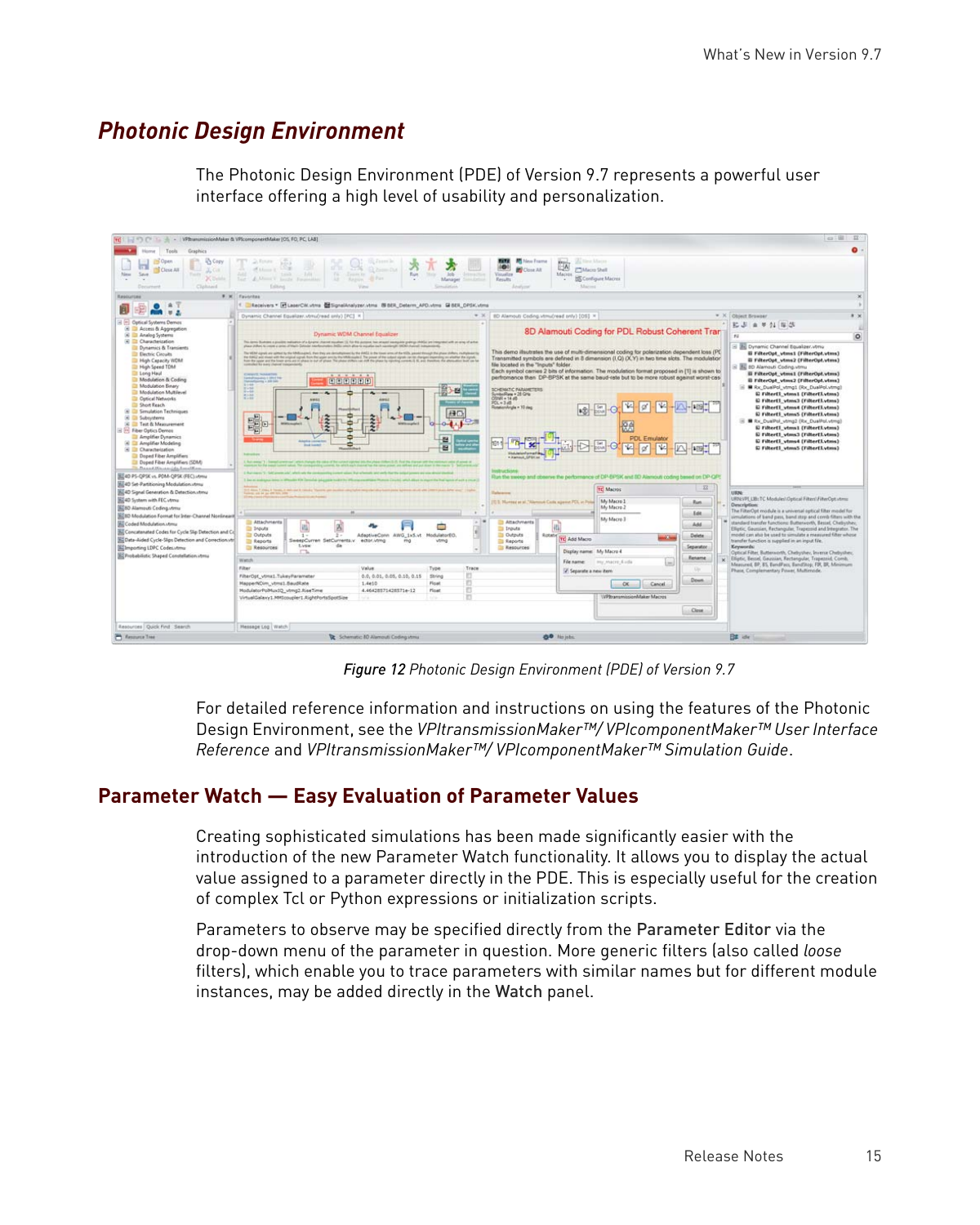

A special evaluation mode of simulation setups has been introduced to perform the evaluation of parameter values without the necessity to actually execute the (possibly long lasting) simulation.

The parameter values may be observed using the Watch panel or traced via the Message Log. Entries in the Message Log contain a link that can be used for quick navigation to the module whose parameter value is traced.

| Watch                                                                                                                                                                                                                                                                                                                                                                                                                                                          |                      |             |  |                         |  | $4 \times$ |  |  |
|----------------------------------------------------------------------------------------------------------------------------------------------------------------------------------------------------------------------------------------------------------------------------------------------------------------------------------------------------------------------------------------------------------------------------------------------------------------|----------------------|-------------|--|-------------------------|--|------------|--|--|
| Filter                                                                                                                                                                                                                                                                                                                                                                                                                                                         | Value                | <b>Type</b> |  | Trace                   |  |            |  |  |
| VirtualGalaxy1.Capacitor_vtms1.C                                                                                                                                                                                                                                                                                                                                                                                                                               | 9.54929658551373e-10 | Float       |  | $\overline{\mathsf{v}}$ |  |            |  |  |
| $** R$                                                                                                                                                                                                                                                                                                                                                                                                                                                         | n/a                  | n/a         |  | $\Box$                  |  |            |  |  |
| Add Watch                                                                                                                                                                                                                                                                                                                                                                                                                                                      |                      |             |  |                         |  |            |  |  |
| Change                                                                                                                                                                                                                                                                                                                                                                                                                                                         |                      |             |  |                         |  |            |  |  |
| Remove                                                                                                                                                                                                                                                                                                                                                                                                                                                         |                      |             |  |                         |  |            |  |  |
| Message Log<br>Watch<br>Remove All                                                                                                                                                                                                                                                                                                                                                                                                                             |                      |             |  |                         |  |            |  |  |
| $\sqrt{4}$<br>Message Log                                                                                                                                                                                                                                                                                                                                                                                                                                      |                      |             |  |                         |  |            |  |  |
| Messages: All                                                                                                                                                                                                                                                                                                                                                                                                                                                  | Host: All<br>۰.      | ▼           |  | Scroll Automatically    |  |            |  |  |
| 17:18:19 [localhost] [STATUS] Job "Kirchhoff Current Law.vtmu" started<br>17:18:19 [localhost] [TRACE] Kirchhoff_Current_Law_vtmu.R = 0.25<br>17:18:19 [localhost] [TRACE] Kirchhoff Current Lawovtmu.VirtualGalaxy1.Resistor vtms1.R = 0.25<br>17:18:19 [localhost] [TRACE] Kirchhoff_Current_Law [Prou.VirtualGalaxy1.Capacitor_vtms1.C = 9.54929658551373e-10<br>17:18:19 [localhost] [STATUS] Job "Kirchhoff Current Law.vtmu" finished successfully in 0s |                      |             |  |                         |  |            |  |  |
| Message Log<br>Watch                                                                                                                                                                                                                                                                                                                                                                                                                                           |                      |             |  |                         |  |            |  |  |

*Figure 13 Watch panel (top), tracing parameter values in the Message Log (bottom)*

#### **Macros Manager**

User macros available through the Macros button menu on the Home tab of the ribbon can now easily be managed via the Macros Manager dialog available upon pressing the Configure Macros button on the same tab.

It is possible to add a copy of the existing macro or create a new one from the template, edit a particular macro or reorganize the macros sequence in the Macros menu.

The location of user macros has been changed. They are now stored in the user's documents folder

|                          | <b>TC</b> Macros                    | $\Sigma$      |
|--------------------------|-------------------------------------|---------------|
|                          | My Macro 1<br>My Macro 2            | Run           |
|                          | My Macro 3                          | Edit          |
|                          |                                     | Add           |
| <b>TC</b> Add Macro      | $\mathbf{x}$                        | <b>Delete</b> |
| Display name: My Macro 4 |                                     | Separator     |
| File name:               | my_macro_4.vda<br>$\cdots$          | Rename        |
| Separate a new item      | Up                                  |               |
|                          | OK<br>Cancel                        | Down          |
|                          | <b>\VPItransmissionMaker Macros</b> | Close         |

(e.g., c:\Users\user1\Documents\VPItransmissionMaker Macros).

#### **More Enhancements**

Other important new features and improvements include: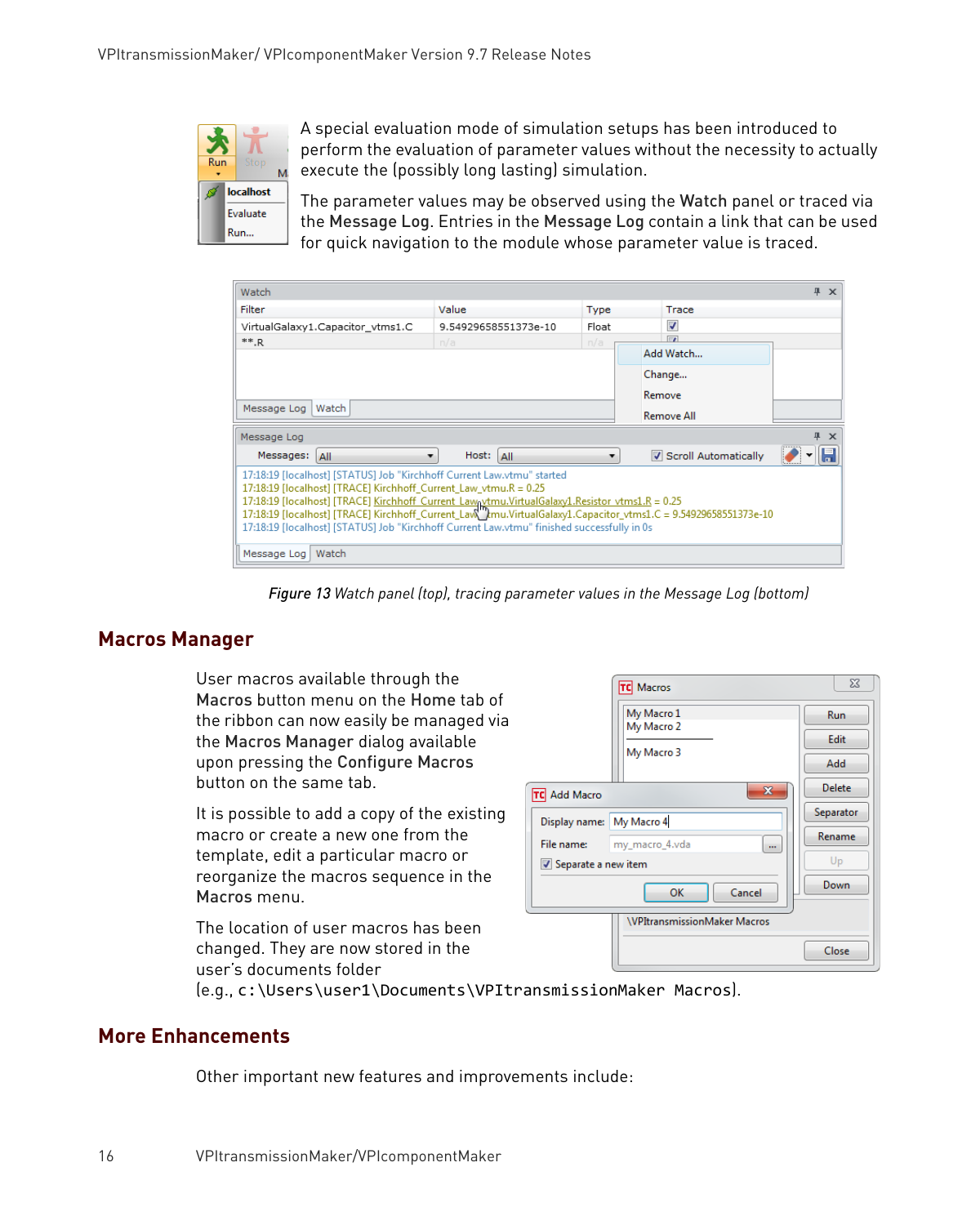- When parameter values are read from a \*, vtmp file and there is no corresponding parameter in the target schematic, such parameters are now created automatically. Parameters that will be created are explicitly marked in the Load Parameter Settings dialog.
- Instance IDs of modules that produced messages are represented with links in the Message Log. When this link is clicked, the corresponding module is selected on the schematic and its Parameter Editor is opened.
- Warning and information messages are distinguished by color in the Message Log window. Overall, the message format has been made cleaner.
- The new macro command writemessage has been introduced to allow macros to write directly to the Message Log.
- The PDE context menu has been made more responsive by requesting the VPIphotonicsAnalyzer menu in the background.

## *Module Developments*

#### **Multimode / Multicore Transmission**

The multimode signal model has been extended to support multicore fibers (s. example in Figure 14), including heterogeneous multicore fibers with cores that can have different parameters and support different number of modes. The parameters of multicore fibers can be specified via the *SolverFiberMeasuredMM* module. Modules that supported multimode signals in the previous version already (e.g., fibers, couplers, amplifiers, etc.) now support signals of multicore fibers as well.

The signal propagation in multicore fibers can be simulated using the *FiberMM* module. While mode coupling within each core can be accounted for, distributed coupling between the modes of different fiber cores is ignored in this version. Furthermore, discrete coupling between modes can be simulated using the *CouplerFiberMM* module. Signal amplification can be simulated with the system-level *AmpSysOptMM* module that can take into account core/mode-dependent gain and noise characteristics.

Other improvements supporting the simulation of space division multiplexing (SDM) systems include:

- The modules *SolverFiberMM* and *SolverDopedFiberMM* allow the user to limit the range of simulated modes. If this limiting is active, only the modes that are specified by the module parameters will be considered in signal propagation and coupling. This allows you to reduce complexity of the multimode simulations by ignoring unimportant fiber modes.
- Mode-dependent attenuation (background loss) is now considered in both *SolverFiberMM* and *SolverDopedFiberMM* modules. Its characteristic can be specified either by parameters or an input file (for wavelength-dependent loss).
- The spectral dependence of the fiber index profile can be accounted for more accurately in the *SolverDopedFiberMM* module. While in previous versions the wavelength dependence of the refractive index was assumed to be independent of the fiber radius (which is a fair approximation for many applications), the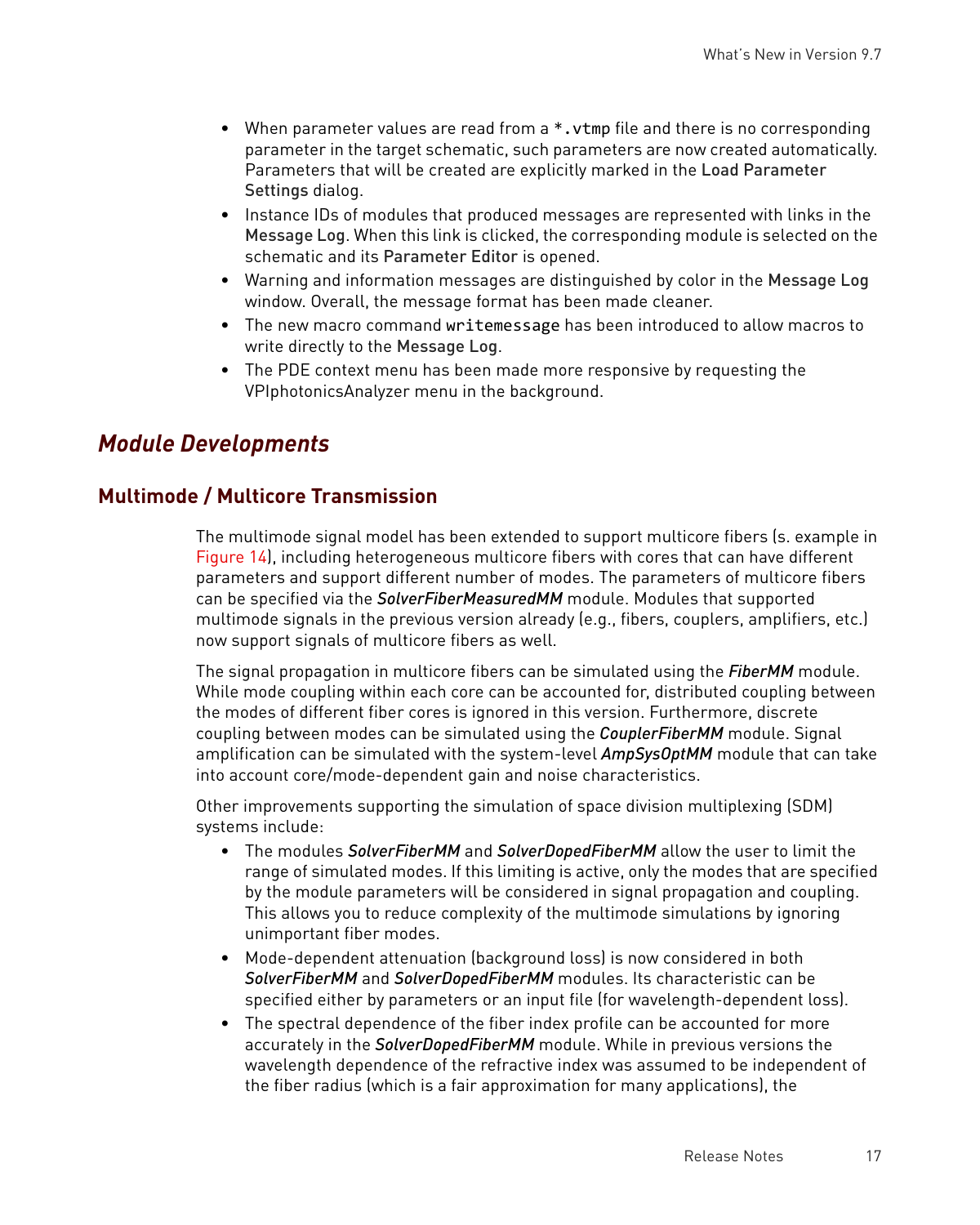transversal index distribution can now be specified independently for different wavelengths as well.

- The modules *CombinerSplitterMM* and *CouplerFiberMM* support now polarization-dependent coupling using the Jones matrix description.
- The *DopedFiberMM* module has been enhanced to simulate mode coupling using the coupled power equations. The coupling strength between modes can be either specified directly by the power coupling coefficients, or calculated from the field coupling coefficients, coupling correlation length and correlation function.



- Run the setup in the default configuration (ideal couplers and splices) and observe the constellations of 3 (out of 294) signal tributaries at the receiver side. - Use non-ideal couplers and/or splice by switching appropriate module parameter to Measured (or InputFile) and restart the simulation; the random

coupling with average cross-talk specified by XTalk schematic parameter is generated on-the-fly and available in the Outputs folder of the demo. Reduce the number of BitsPerSymbol (global parameter) to improve the transmission performance in presence of cross-talk.

- Change the parameter NumberOfChannels and/or NumberOfCores to simulate different kinds of transmitter and fiber (may require lot of RAM and simulation time!).

Note: Channels form different cores and at different wavelengths can be analyzed by changing the schematic parameters from Physical/ReceiverSettings category.

*Figure 14 High-capacity SDM-WDM transmission over multicore fiber. The number of WDM channels, fiber cores and channels that are analyzed at the receiver can be easily specified by the simulation parameters.*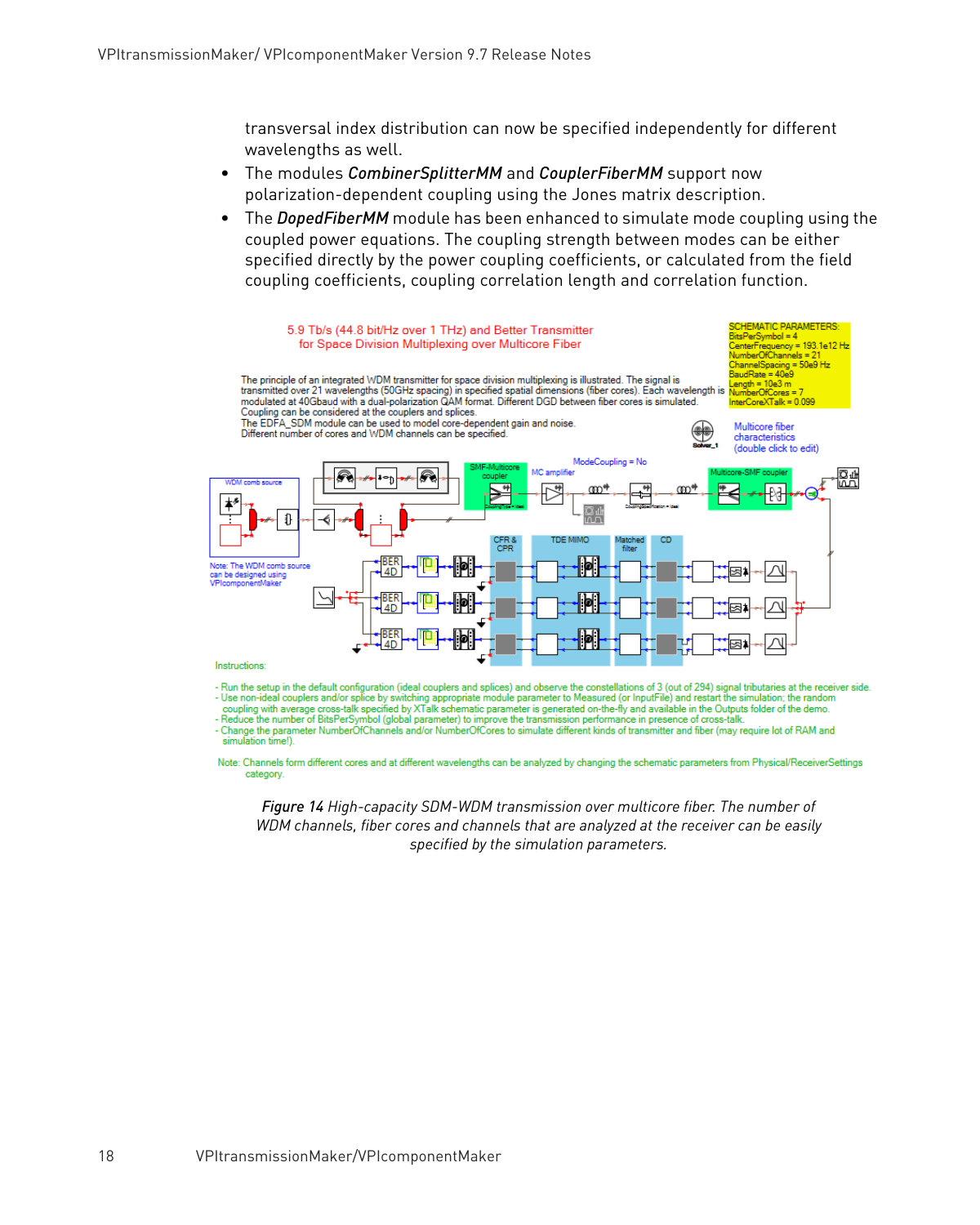#### **New and Enhanced DSP Algorithms**

In order to better support the generation of a superchannel using higher order modulation formats (32, 64 & 128QAM), the following algorithms have been added/improved in the *DSP\_Lib* module:

- Digital Nyquist filtering, which can be used, for instance, to perform realistic pulse shaping
- Blind Phase Search (BPS) algorithm for carrier phase recovery (CPR)
- Generic multi-modulus algorithm (MMA) for optimal equalization of higher-order modulation using adaptive time-domain MIMO filter.

Furthermore, the Digital Back Propagation (DBP) algorithm has been updated to support log-spaced step sizes.

#### **N-Dimensional Modulation**

Extending the symbol coding beyond the classical four dimensions of the optical field (I and Q in two orthogonal polarizations) has been shown to increase the power efficiency and noise sensitivity, but also the nonlinear tolerance of the transmitted signal. Additional dimensions include time (e.g., time-hybrid modulation) where each slot represents a new dimension, or space — in SDM systems, where each mode represents a spatial dimension.

The new *MapperNdim* and *BER\_Ndim* modules support the generation, detection and analysis of an arbitrary N-dimensional modulation format. A set of available dimensions and the applied modulation format (defined by its bit-to-symbol mapping) are specified in a text file. An excerpt from the modulation format file is shown below, where all possible coding dimensions are utilized:

```
#    Slots_2
#    Dimensions_2
#    X, Y
#    I, Q
// all possible dimensions are used in coding:
// two non‐time dimensions, dim1 and dim2, two time slots
// X and Y polarizations and I and Q components
//                          slot1          |        slot2
\frac{1}{2} \frac{1}{2} \frac{1}{2} \frac{1}{2} \frac{1}{2} \frac{1}{2} \frac{1}{2} \frac{1}{2} \frac{1}{2} \frac{1}{2} \frac{1}{2} \frac{1}{2} \frac{1}{2} \frac{1}{2} \frac{1}{2} \frac{1}{2} \frac{1}{2} \frac{1}{2} \frac{1}{2} \frac{1}{2} \frac{1}{2} \frac{1}{2} // X Y X Y | X Y X Y<br>// IQIQ IQIQ | IQIQ IQI(
//                 I Q  I  Q    I Q  I  Q  | I Q  I  Q   I Q  I  Q
0000000000000000  ‐3 3 ‐3  3   ‐3 3 ‐3  3   ‐3 3 ‐3  3  ‐3 3 ‐3  3
0000000000000001  ‐3 3 ‐3 ‐1   ‐3 3 ‐3 ‐1   ‐3 3 ‐3 ‐1  ‐3 3 ‐3 ‐1
00000000000000000000    -3 3  1  3   -3 3  1  3   -3 3  1  3    -3 3  1  3
00000000000000000011  -3  3  1 -1  -3  3  1 -1  -3  3  1 -1  -3  3  1 -1
```
...

The *BER\_Ndim* module provides the same capability as the *BER\_4D* module: BER and SER estimation using error counting or Gaussian approximation, LLR computation, symbol-to-bits decoding, and automatic constellation alignment. [Figure 15](#page-11-0) shows a simulation setup and results for a comparison of DP-BPSK and 8D-modulation coding formats.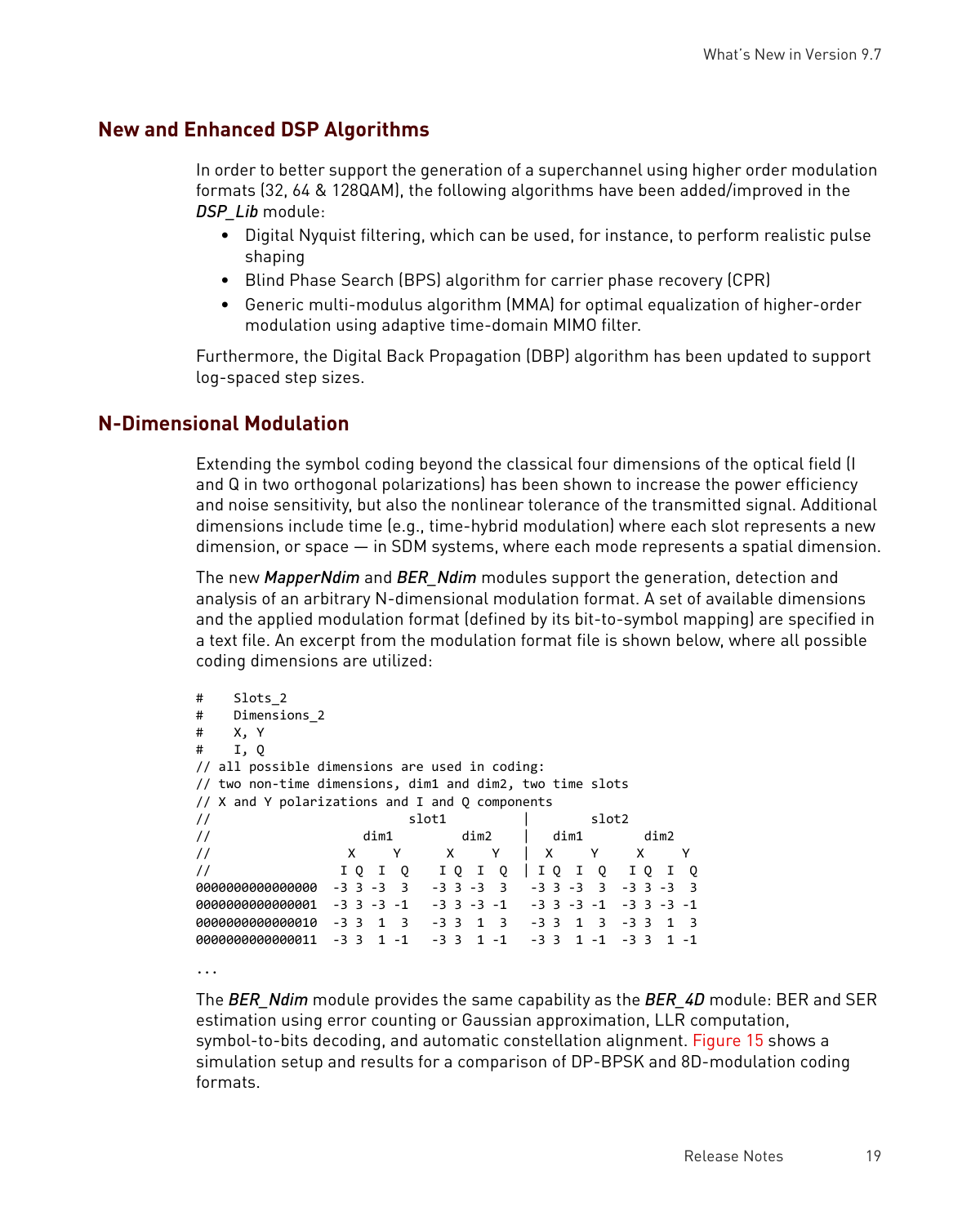

#### 8D Modulation Format for Inter-Channel Nonlinearities Reduction

*Figure 15 Example of n-dimensional modulation*

#### **PAM - Estimation of Q and EO**

<span id="page-11-0"></span>Besides bit- and symbol-error-rate (BER, SER) it is now possible to estimate the Q-factor and eye opening (EO) of amplitude modulated multilevel signals including pulse amplitude modulation (PAM).

#### **Adaptive Equalizer**

The existing functionality of feed-forward equalizer (FFE), decision feedback equalizer (DFE) and nonlinear Volterra equalizer has been merged and made available via the new module *AdaptiveEqualizer*. This simplifies comparative studies of different equalizer types and settings within a single simulation setup.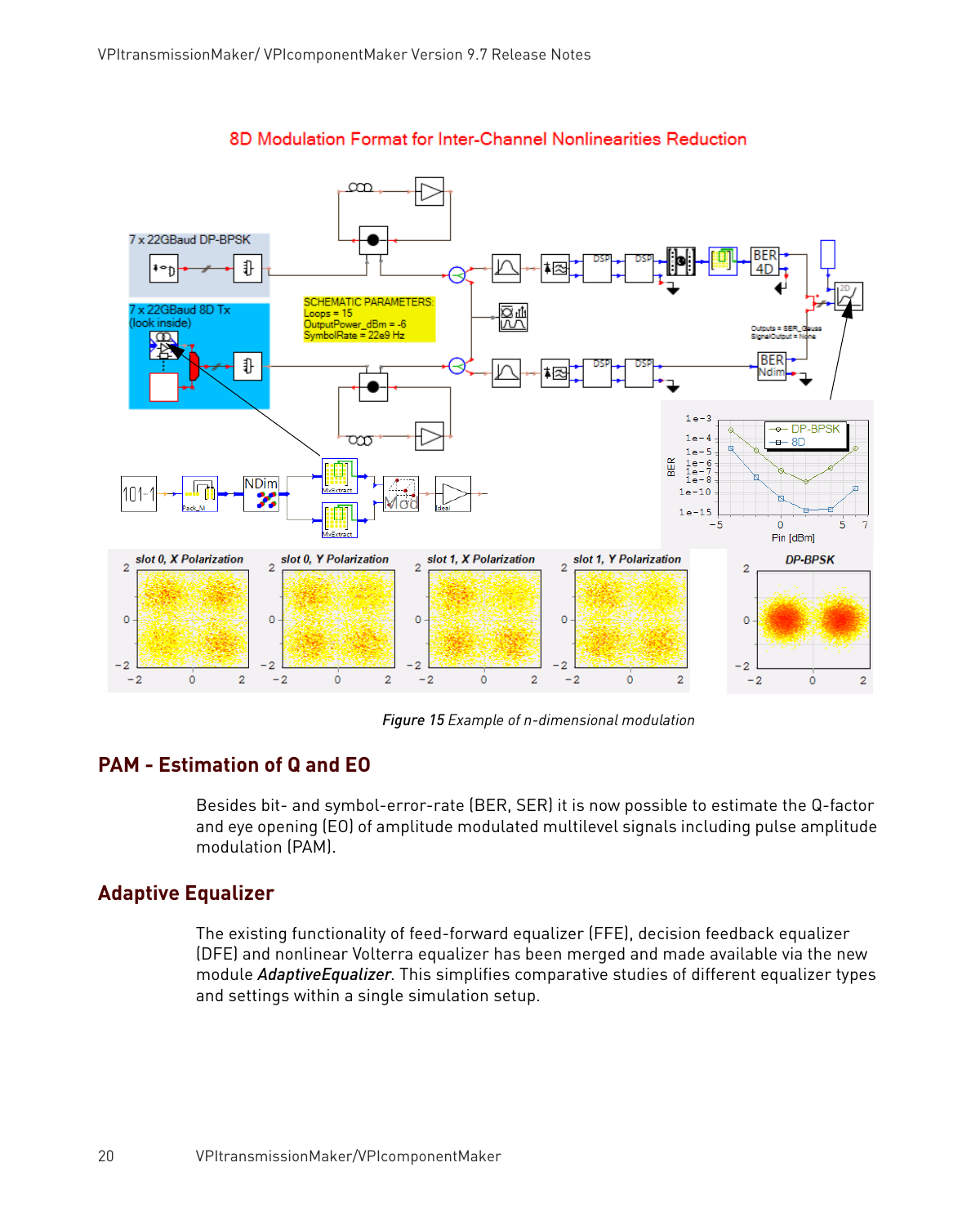#### **Lab Equipment**

The new VPIlabExpert modules *Anritsu\_MS2830A\_VSG* and *Anritsu\_MS2830A\_Scope* provide a seamless integration of the Anritsu MS2830A Vector Signal Generator (VSG) and Signal Analyzer in the simulation environment enabling a better support of radio-over-fiber, analog photonics or wireless applications. Other Anritsu devices from the same product family are supported as well.

### **PhotonicsTLM**

The usability of the *PhotonicsTLM* module has been enhanced by adding the following two features:

- The amplified spontaneous emission (ASE) spectrum is now decoupled by default from the noise generation spectrum. For this, the parameter **NoiseBandwidth** has been extended to support the generation of flat spectral noise with de facto infinitely large **NoiseBandwidth** using its new default value of 0. This allows that the noise is generated much faster (in case of applying a parabolic or measured gain shape model) and the resulting ASE spectrum stays in full agreement with any used gain spectrum model. But setting **NoiseBandwidth** to any nonzero value allows you to restore the old *PhotonicsTLM* functionality and to additionally adjust the noise generation spectrum according to any user-defined Lorentzian shape. See *VPIcomponentMaker™Photonic Circuits User's Manual*, section "*Spontaneous Emission Filtering*" and the demonstration "Photonic Circuits Demos > Getting Started > PhotonicsTLM - Spontaneous Emission Models" for details.
- The width of the bus connected to the electrical output port CarrierDensityOutput may now be different from the value (2\***NumberOfDeviceSections**) that has been expected before. If the bus width is smaller than expected, all extra output signals are assumed to be sent to *Ground*. If the bus width is larger than expected, all missing signals are assumed to be fed by *NullSource*. This simplifies the usage of the *PhotonicsTLM* module with varying number of device sections, especially in the frequently encountered case when the output signals from the CarrierDensityOutput port are merely ignored and sent to *Ground*. The order of output signals does not depend on the bus width and is described in the *VPIcomponentMaker™Photonic Circuits User's Manual* under "*Output of Carrier Density, Current and Voltage*".

### **Scripting and Cosimulation**

A number of improvements in version 9.7 enhance the scripting and cosimulation capabilities of VPItransmissionMaker™/VPIcomponentMaker™:

• Function parameters have been made available for cosimulation modules. Such parameters can be used to describe functional dependencies instead of constant values specified by regular parameters. Examples include support of arbitrary user-defined expressions and measured data files for frequency-dependent effective mode index and attenuation, voltage-dependent phase shift and electroabsorption, carrier-dependent gain, position-dependent apodization and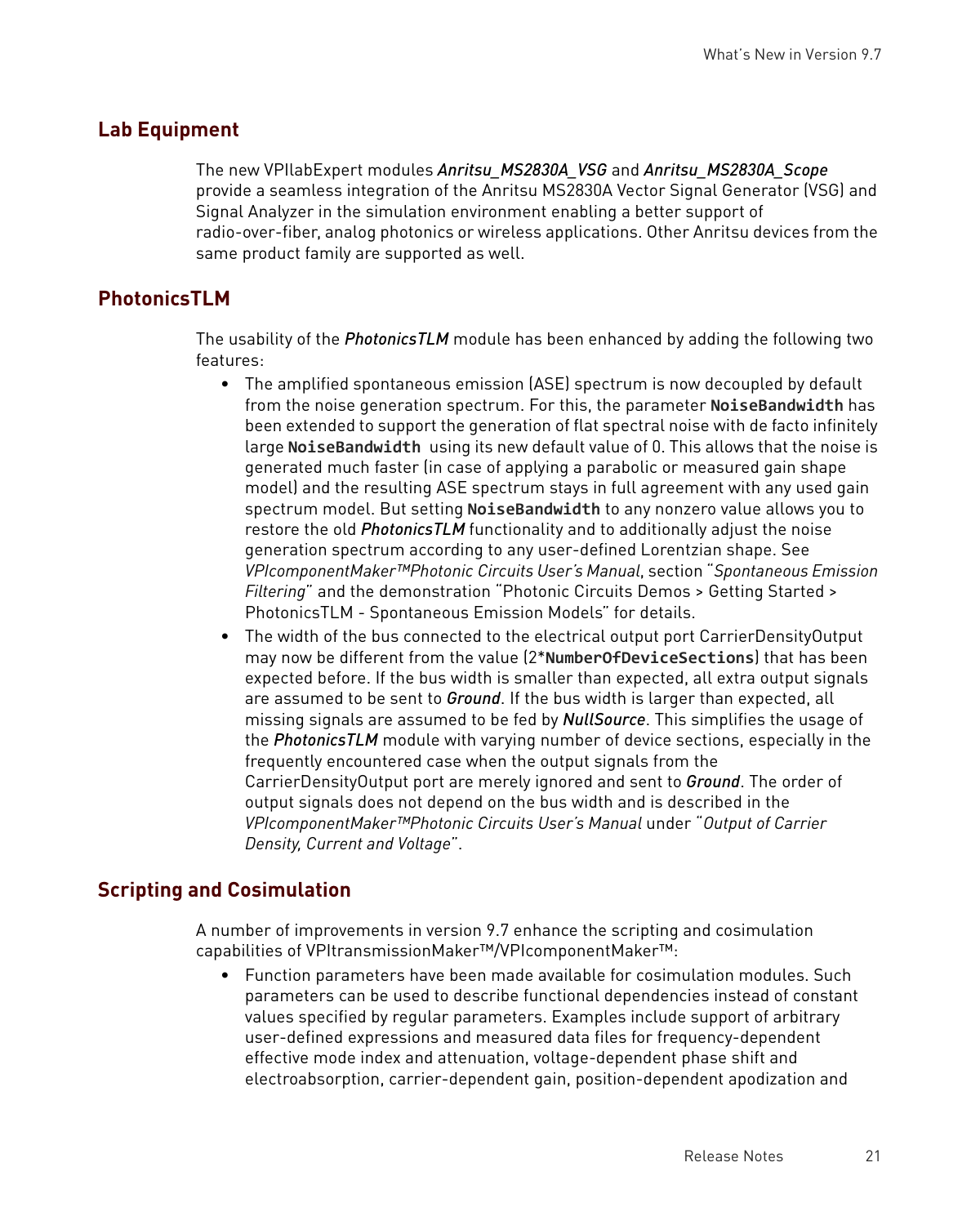chirp profiles in gratings, and so forth. In contrast to regular parameters, function parameters in cosimulation are represented by complex objects which allow you to distinguish the parameter expression and expression type. For most cosimulation environments (except MATLAB) and for initialization scripts ("init.py" files), it is also possible to directly evaluate function parameters defined by Python expressions in the context of the appropriate upper-level initialization script.

- File and directory parameters are now handled more intelligently so that there is no need to expand them directly in the code of the cosimulation modules and initialization scrips anymore — absolute paths are sent directly.
- New functions get\_context\_id() and get\_inputs\_dir() are made available for Python cosimulation and Python initialization scripts. The first one returns the full topology path to the module instance (e.g., U1\_vtmu.G1\_vtmg1 or U1 vtmu.G2 vtmg1.CoSimInterface vtms1). The second one is intended to return the full path to the Inputs folder of a galaxy or universe that contains an instance of the *CoSimInterface* module (or initialization script). This simplifies creation of custom modules with complex functionality such as support of an arbitrary user-defined temperature in active optoelectronic devices on the basis of carrier-dependent gain spectra measured for only several temperature points, support of elastic connectors with length values being resolved in background by calling external layout design tools, and the like.
- Automatic value conversion has been improved for Python expressions. For example, it is now possible to use native Python lists and tuples to define the value of an array parameter.
- The Library cosimulation now uses 64-bit integers for representation of quantized signal properties (e.g., signal frequencies) to avoid integer overflow, which could occur in previous versions (using 32-bits integers) for long TimeWindow values. Although the cosimulation code compiled for the previous versions will work with Version 9.7, we strongly recommend to recompile it in order to overcome the aforementioned limitation.
- The support for debugging Python scripts using third-party debuggers has been improved. After adding this feature, the encoding of Python cosimulation and initialization scripts should strictly follow the Python encoding rules (for more details, see the official Python tutorial

<https://docs.python.org/2.7/tutorial/interpreter.html#source-code-encoding>).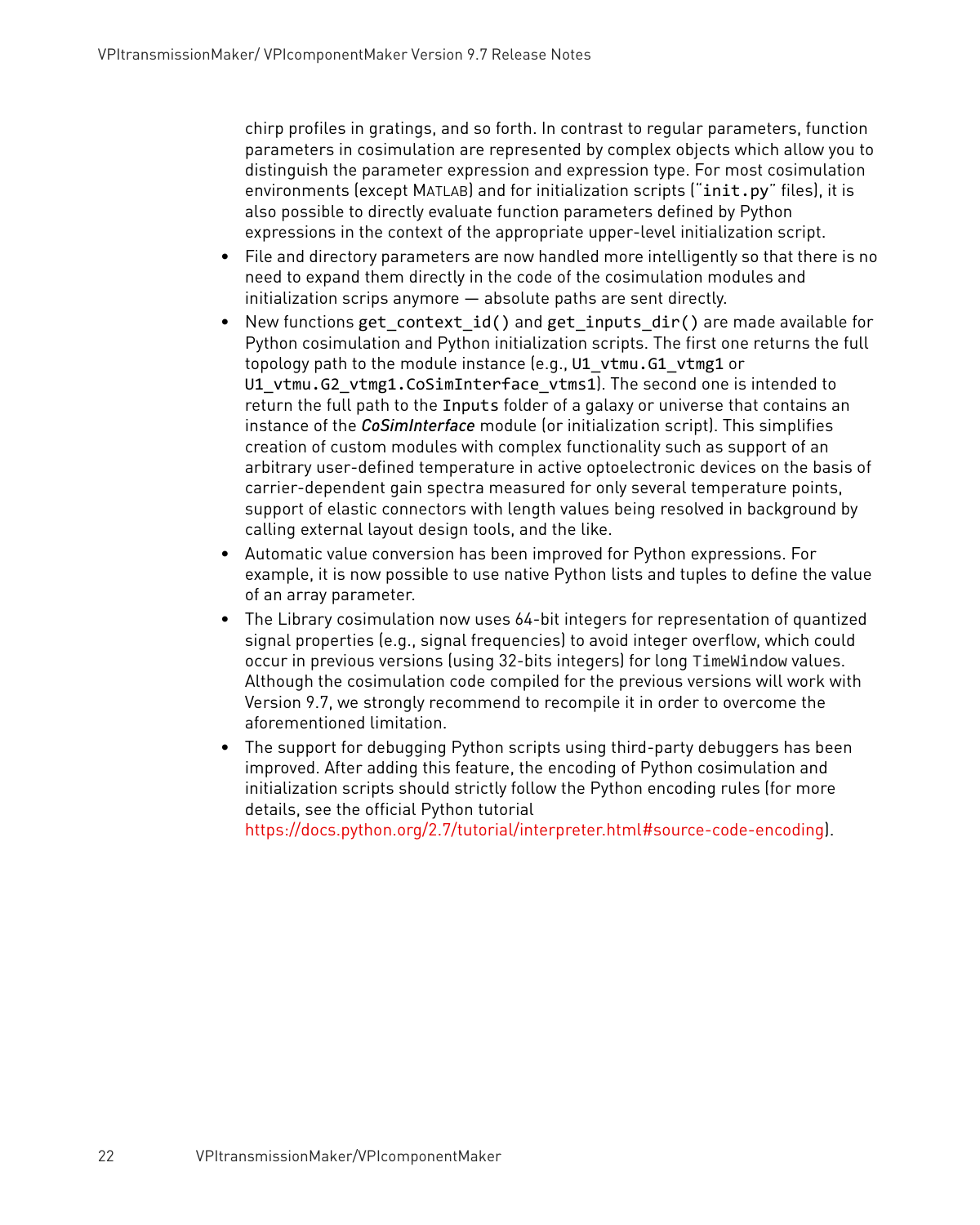## *VPIphotonicsAnalyzer*

## **Visualization of Multimode Signals**

The visualization and analysis support of multimode signals in VPIphotonicsAnalyzer has been further improved, including signals in multicore fibers. In addition to the mode IDs (mode numbers), signals can be selected by using information of core number, radial and azimuthal index. The mode solver referenced in the signal is displayed in the input selector. An exemplary Scope chart displaying a multimode signal is shown in Figure 16.



*Figure 16 Visualization of multimode signals*

## **Analysis of Signal Metrics**

A number of metrics for electrical signals in time domain can be calculated now. The metrics are available from the Scope Analysis tab and include **Power**, **RMS**, **Peak Positive/Negative**, **CF** (Crest factor), and **PAPR** (peak-to-average power ratio). The metrics can be calculated for both, the whole signal and its AC and DC components.

Additional metrics can be calculated in the Constellation mode of the Analyzer: **Offset**, **Phase Error** and **Frequency Error** serve to estimate imperfections of the received constellation.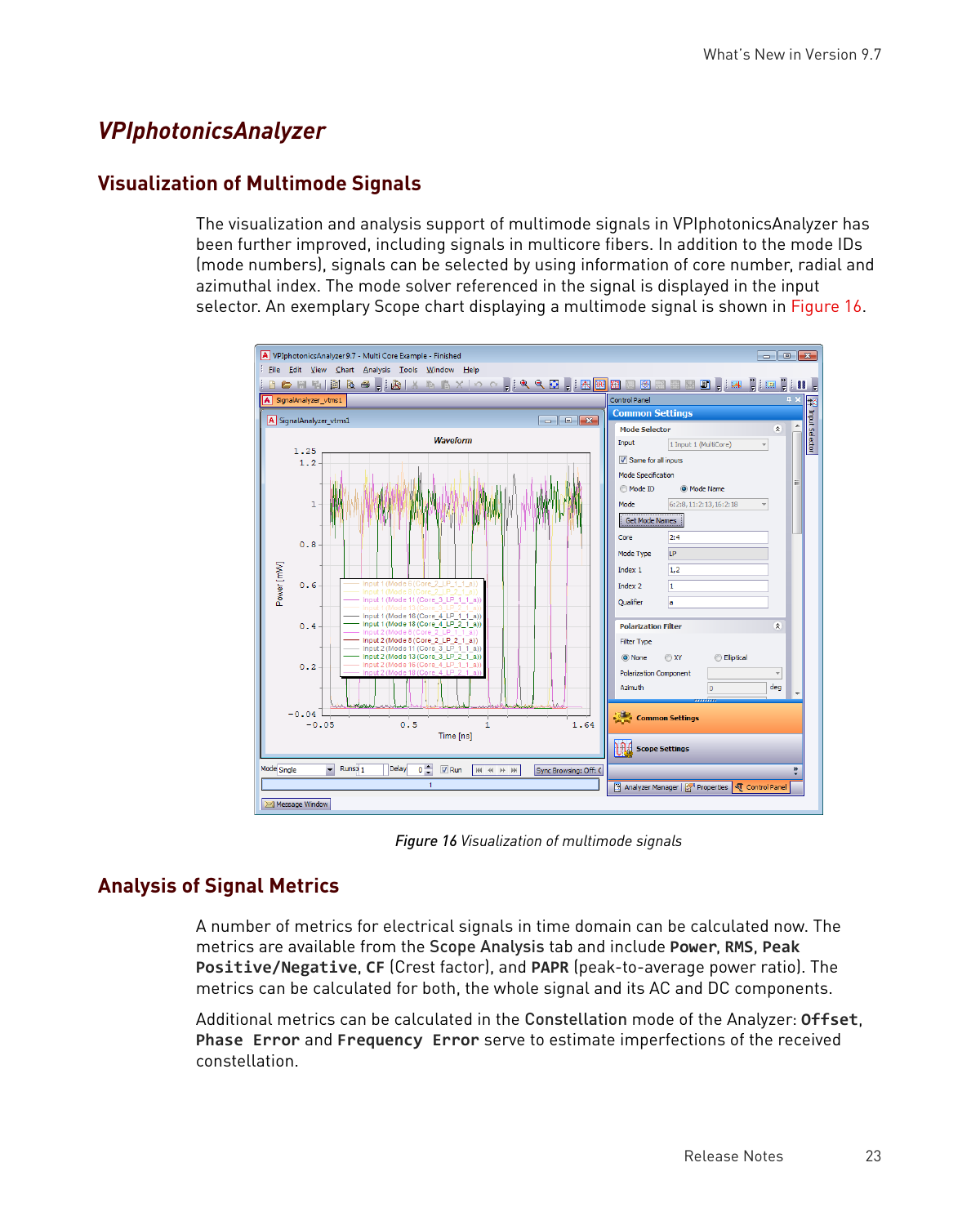### **General Features**

Furthermore, a number of general visualization and analysis features are provided:

- The chart properties **Chart Title** and **Legend Text** are built as templates now (like **Axis Title**). For example, **Chart Title** is set by default to {\$(ChartTitleSim)}, where the value of **ChartTitleSim** is defined by the parameters of the module that produces the corresponding Analyzer window. For modules with internal visualizers, this approach allows you to simultaneously display parameter-dependent and user-specified information in the chart title and legend. For more details, see *VPItransmissionMaker™/ VPIcomponentMaker™ User Interface Reference* under "Internal Visualizers".
- Up to ten Point Markers can be added to the chart. The point markers can be used to "bookmark" features on a signal trace, for example, peaks of a signal spectrum.

The behavior of a point marker for the subsequent simulation runs depends on the settings of the marker properties **Stick to X** and **Stick to Y**. For instance, if **Stick to X** is set to Yes while **Stick to Y** is set to No, the marker will keep its x-coordinate and change the y-coordinate so that the crossing point with the signal is not lost.

If a pair of point markers is selected, the label of the second marker will show both the marker coordinates and their difference.

- The status of the simulation ("*Running...*" or "*Finished*") is shown in the Analyzer Frame title next to the schematic name.
- It is possible to limit the number of signals that are stored in the Analyzer after they are produced at different iterations/simulation runs. In many VPIlabExpert applications, data is continuously sent to the simulator from the experimental instrumentation in real time. Limiting the number of stored iterations will limit the disk space occupied by temporary Analyzer files.

## *Replacement of Obsolete Modules*

With the previous versions, a number of other modules have also been superseded by newer, enhanced models. The old, obsolete modules are still available in the Module Library allowing continued access if needed. To show obsolete modules, select the corresponding option on the General tab of the application preferences. When this option is selected, obsolete modules appear in the tree alongside current modules with a line through the names. The *Replacement Wizard* simplifies the process of updating previously created schematics and custom modules. Even though some setups continue to work with obsolete modules, it is recommended to perform the module replacement step by step, as obsolete modules will be removed from the tree altogether in future product releases.

The module *DebugInfoOutputTk* has been made obsolete — its functionality is replaced by the *SignalAnalyzer* module in SignalStructure mode.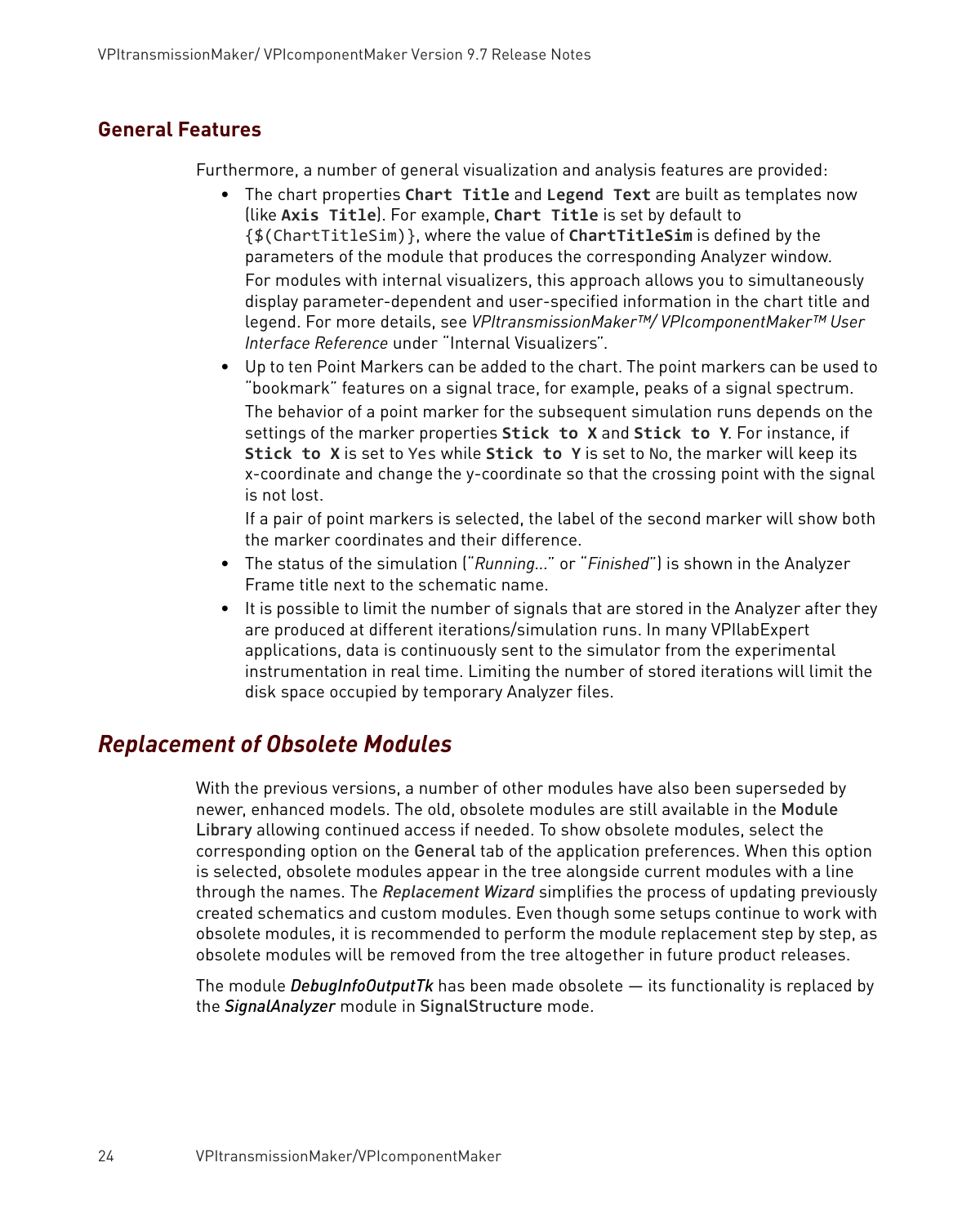## *Applications Demonstrations*

Existing demonstrations have been modified and new ones added to illustrate the functionality and applications of the new features and modules. There are over 800 demonstrations available in the VPIphotonics Design Suite now. Among the new and updated demonstrations in this release are the following:

#### **Optical Systems**

*Access & Aggregation* → Digital SCM

 $\rightarrow$  MultiCAP

*Access & Aggregation* → PON

→ 4PAM for 400G Ethernet over SMF

*Characterization* → Dispersion & Kerr

 $\rightarrow$  Inter-Modal FWM

*High Capacity WDM*

 $\rightarrow$  12D Coding for SDM

 $\rightarrow$  Simulation of Multicore Fibers - Getting Started

 $\rightarrow$  Ultra High Capacity for SDM System (UPD)

*Modulation & Coding*

 $\rightarrow$  8D Alamouti Coding

 $\rightarrow$  8D Modulation Format for Inter-Channel Nonlinearities Reduction

 $\rightarrow$  Coded Modulation

 $\rightarrow$  Importing LDPC Codes

 $\rightarrow$  Probabilistic Shaped Constellation

*Modulation Multilevel*

 $\rightarrow$  DSP for 32QAM

*Simulation Techniques*  $\rightarrow$  Cosimulation  $\rightarrow$  Library

 $\rightarrow$  Function Parameters in Cosimulation (Lib)

*Simulation Techniques*  $\rightarrow$  Cosimulation  $\rightarrow$  Python

 $\rightarrow$  Function Parameters in Cosimulation (Python)

*Simulation Techniques*  $\rightarrow$  General

 $\rightarrow$  Downsampling Aperiodic Optical Signals

 $\rightarrow$  Multiple Runs and DSP

*Subsystems* Receiver Electronics

→ Volterra Equalizer (UPD)

*Test & Measurement → Importing Data* 

 $\rightarrow$  Coupling Computation using Zemax Files

#### **Fiber Optics**

*Doped Fiber Amplifiers (SDM)*  $\rightarrow$  DFAMM - Mode Coupling *Simulation Techniques*  $\rightarrow$  Cosimulation  $\rightarrow$  Library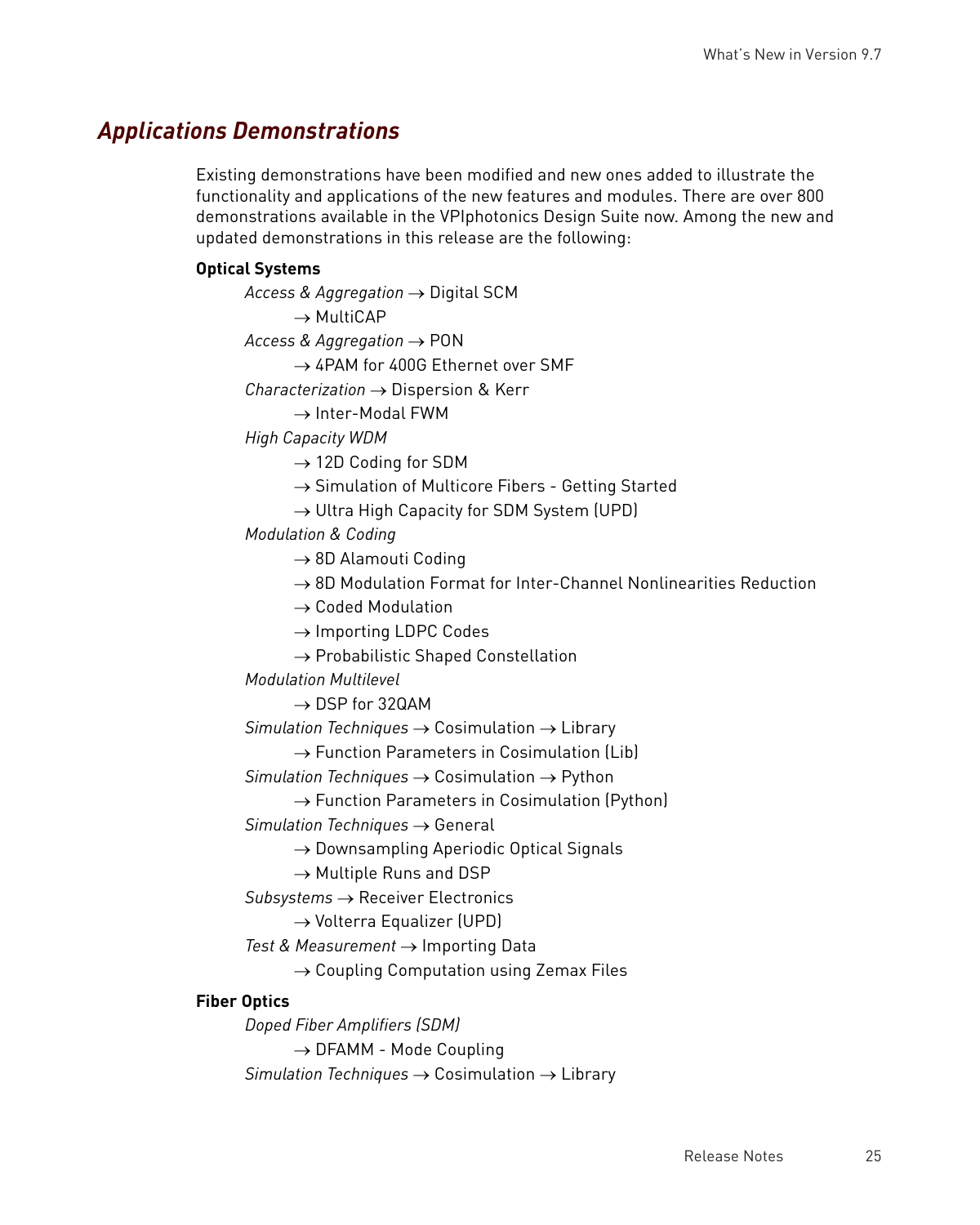$\rightarrow$  Function Parameters in Cosimulation (Lib)  $Simulation$  *Techniques*  $\rightarrow$  *Cosimulation*  $\rightarrow$  Python  $\rightarrow$  Function Parameters in Cosimulation (Python) *Simulation Techniques*  $\rightarrow$  General  $\rightarrow$  Downsampling Aperiodic Optical Signals **Photonic Circuits** *Getting Started*  $\rightarrow$  Measured Transfer Function  $\rightarrow$  PhotonicsTLM - Spontaneous Emission Models *Laser Characterization*  $\rightarrow$  Intensity Noise in Multimode Lasers *Lasers & SOAs*  $\rightarrow$  Soliton with Mode Locked Laser *Optical Signal Processing*  $\rightarrow$  Dynamic Channel Equalizer *Simulation Techniques*  $\rightarrow$  Cosimulation  $\rightarrow$  Library  $\rightarrow$  Function Parameters in Cosimulation (Lib)  $\rightarrow$  Optical Signal Generation (Lib) *Simulation Techniques*  $\rightarrow$  Cosimulation  $\rightarrow$  Python  $\rightarrow$  Function Parameters in Cosimulation (Python)  $\rightarrow$  Optical Filter (Python)  $\rightarrow$  Optical Power Meter (Python)  $\rightarrow$  Photodiode (Python) *Simulation Techniques*  $\rightarrow$  General  $\rightarrow$  Downsampling Aperiodic Optical Signals *Passive Circuits*  $\rightarrow$  Optimization of Ring-Loaded Unbalanced MZI (UPD) *Systems*  $\rightarrow$  AWG - Impact of Passband Shape for OOK → Cascaded AWG 100-Channel PIC *Transmitters & Receivers*  $\rightarrow$  Silicon Traveling-Wave Modulator *Ultrafast Devices*

 $\rightarrow$  Soliton Pulse Compression

#### **Lab Expert**

*Lab-Ready Setups→ Systems* 

 $\rightarrow$  RoF Link

→ PAM Transmission for High-Speed Short-Haul & Access Systems (UPD) *Modulation & Coding*

 $\rightarrow$  Importing LDPC Codes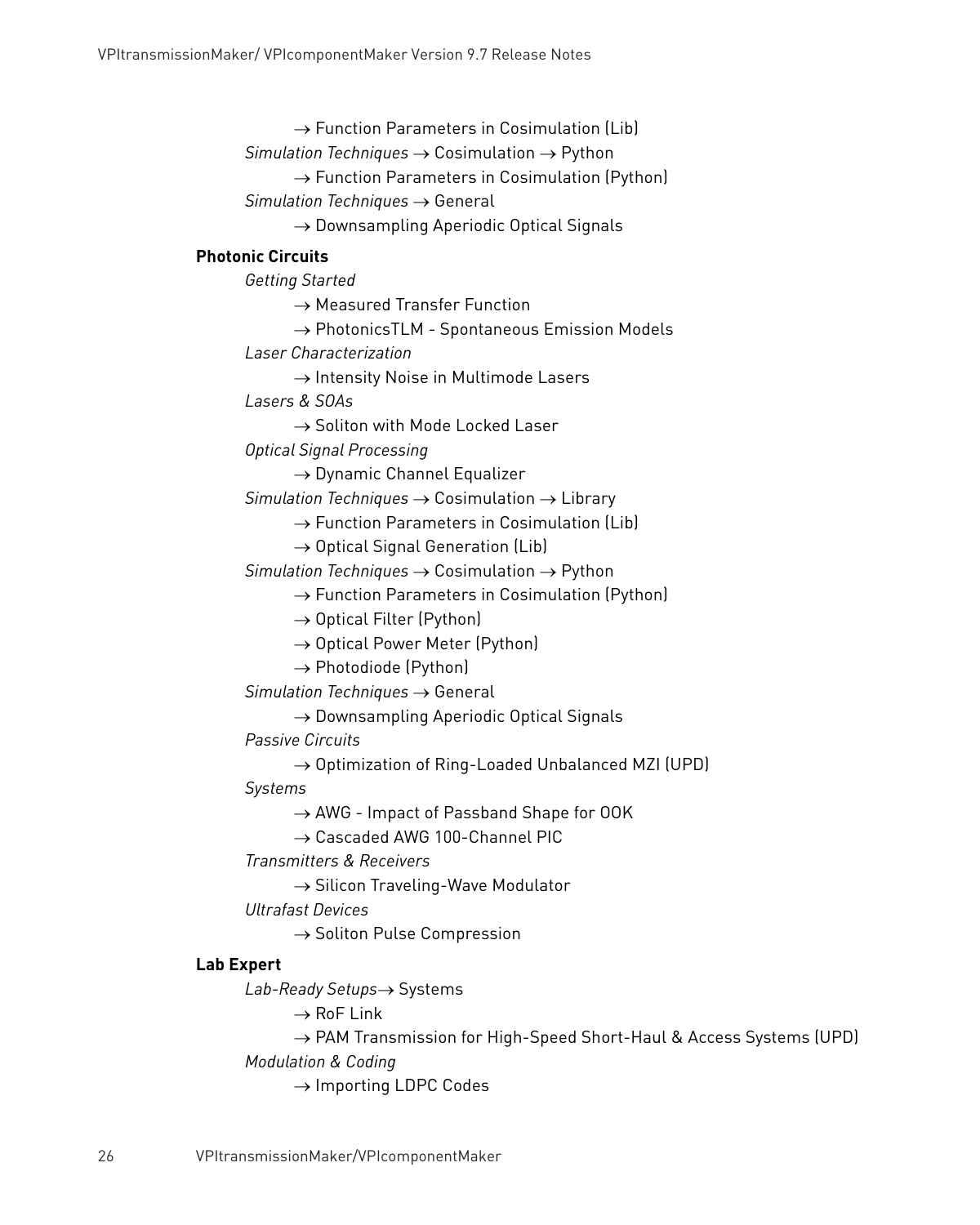New application demonstrations covering current topics and novel simulation techniques are also available on the VPIphotonics *Users Forum* at [forums.VPIphotonics.com.](http://forums.VPIphotonics.com)

### *Documentation*

The accompanying documentation has been revised to provide direct access to reference material from the module resources and updated to reflect recent changes in modeling features, user interface and application examples.

The *VPItransmissionMaker™/ VPIcomponentMaker™ User Interface Reference* provides context-sensitive help for the Photonic Design Environment. You can press F1 in many dialogs for a description of the options available in the current context.

The *Simulation Guide* provides detailed information on the simulation process, and the *Developer Guide* explains how to extend the built-in capabilities of the Photonic Design Environment via custom macros, simulation scripts, and third-party cosimulation tools.

The *Photonic Modules Reference* (linked to each module for online help) has been extended with descriptions of the new modules and additional information on existing modules.

**Note:** You can perform full text searches across the entire documentation library. To query the index in Adobe Reader, click the Search button on the toolbar, select Edit > Search from the menu, or press CTRL+SHIFT+F.

In addition to the extensive documentation provided with the product (over 5000 pages), we offer training seminars, university courses, an extensive publications list, and access to the VPIphotonics *Users Forum*.

## **New Features in Version 9.5**

Previously, Release 9.5 brought many new features including:

- The Resources explorer has been significantly reworked to make library navigation more convenient and free the screen from unnecessary information.
	- **+** Libraries have been reorganized into standard module library, application examples and the user workspace.
	- **+** You can filter items shown in the standard module library depending on the product in use by the schematic that is currently in focus. The product set is requested on schematic creation or operations which require its expansion.
	- **+** Toolbar icons provide a quick means to switch between groups, enable/disable filters, expand/collapse tree nodes and organize the user workspace.
	- **+** The sorting of items in the Resources explorer and Preview Pane can be adapted in several ways.
- The PDE offers a new panel, the Object Browser, to help navigate more easily through deeply nested structures of your schematics. It displays the content of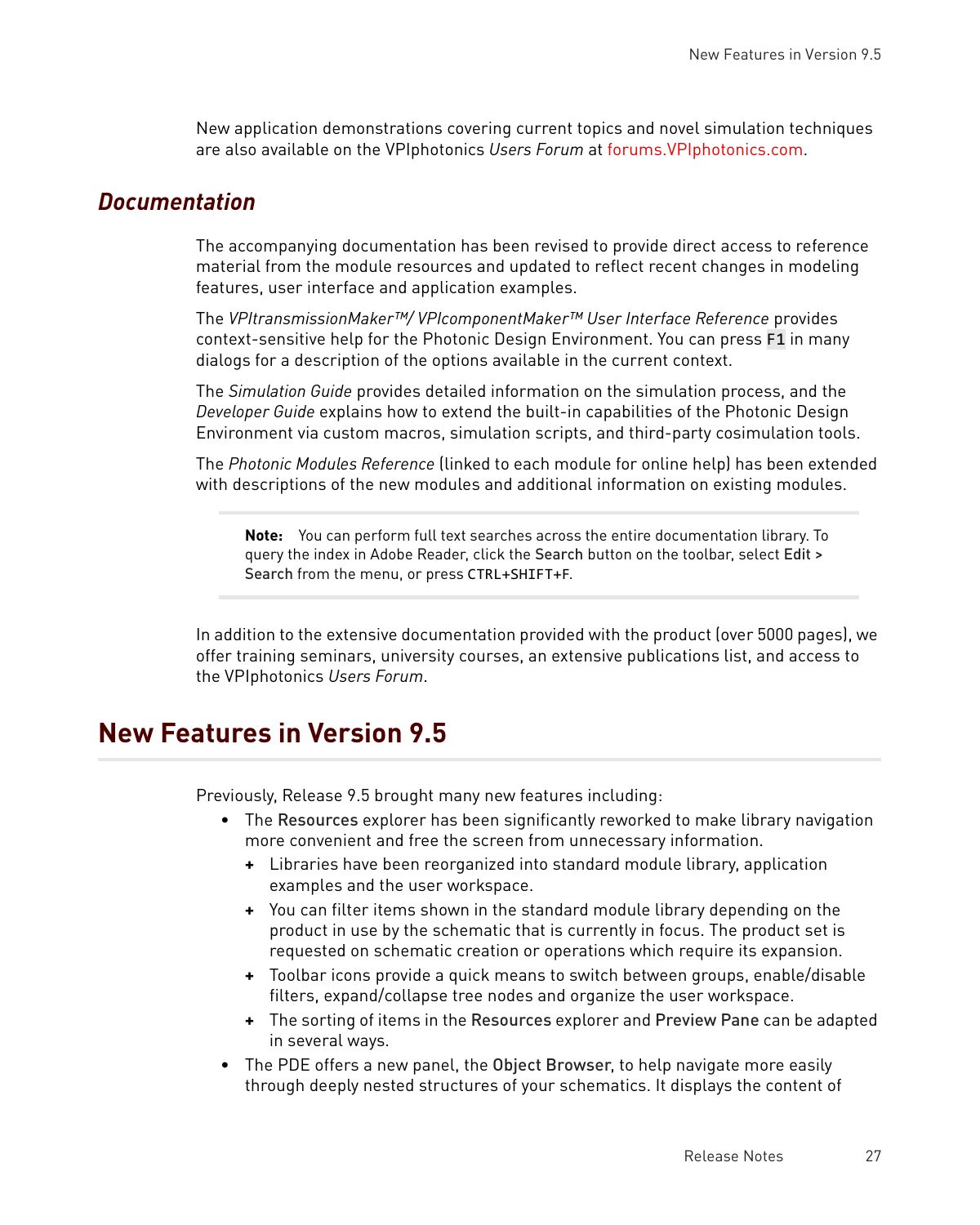currently open schematics in a hierarchical tree view and allows accessing directly the Parameter Editor. The information pane below the hierarchical tree provides details about the selected item.

- When dragging a new module instance to the schematic topology editor you can automatically connect it to instances that are already on the schematic by moving their ports close together.
- You can create a galaxy by selecting part of your schematic and executing the Create Regular Galaxy operation from the context menu.
- An empty galaxy can be created via the context menu of folders, using the New button menu on the Home ribbon, or a similar item from the File menu.
- When displaying a parameter value defined by a Python expression on the topology, [Py] is shown next to the value to emphasize that the Python interpreter is applied to this expression (and not the standard Tcl interpreter).
- Several new modules have been introduced and existing ones enhanced to support the design, analysis and optimization of multimode fiber applications. Among the new capabilities are:
	- **+** The *FiberMM* module has been enhanced to simulate a variety of physical effects caused by the Kerr nonlinearity in multimode transmission fibers. The nonlinear parameters can be either specified directly or calculated automatically from the nonlinear index and transversal index profile using the mode solver in the *SolverFiberMM* module.
	- **+** The new Set Multimode Fiber Type macro allows to set parameters of the *SolverFiberMM* modules to simulate typical OM1, OM2, OM3, or OM4 fibers, and of the *SolverFiberMeasuredMM* module to simulate typical commercially available fibers with step or graded index profiles supporting two or four modes.
	- **+** Binary Zemax® beam files (.zbf) can be used to describe an optical beam and calculate the coupling coefficients between this input beam and a multimode fiber or waveguide.
	- **+** The *FiberMM* module can support user-defined mode groups in addition to the already available predefined groups, which extends the range of supported fiber designs.
	- **+** The spectral dependence of the fiber index profile in the *SolverFiberMM* module can be specified in more detail, which can significantly improve DGD calculations.
	- **+** The *AmpSysOptMM* module as been enhanced to support the individual definition of gain and noise characteristics for different spatial modes.
- Several new modules have been introduced and existing ones enhanced to support the design, analysis and optimization of digital coherent systems applications. Among the new capabilities are:
	- **+** The new *Tx\_PolMux\_DAC* module allows performing digital normalization, digital or analog pre-distortion, analog pulse-shaping and DAC output response emulation.
	- **+** The new modules *MxExtract* and *MxStack* provide a convenient way for extracting or combining matrix operations that are often used for signal handling in 4D and polarization-multiplexing transmission applications.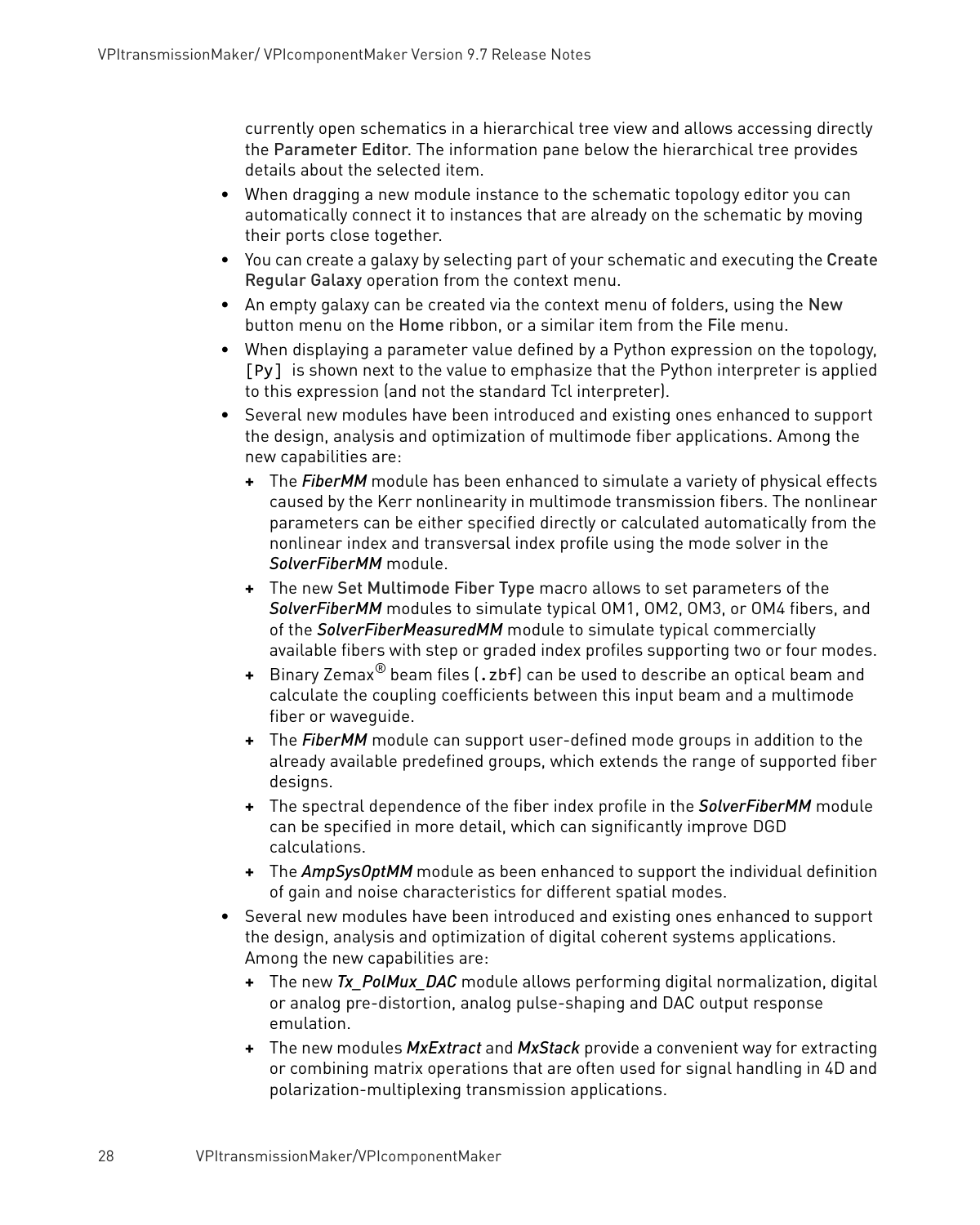- **+** Version 9.5 is compatible with version 2.0 of the DSP Library providing new data-aided frequency domain equalization, and means for off-line processing of experimental data.
- **+** De-skewing and digital back propagation algorithms have been added to the *DSP\_Lib* module. The stability of the TDE-MIMO algorithm has been improved.
- **+** The *ADC* module can now estimate their effective number of bits (ENoB) in presence of distortions such as jitter and differential nonlinearities.
- The *PhotonicsTLM* module has been enhanced to support user-defined discretization of device sections which do not contain Bragg gratings:
	- **+** The parameter **NumberOfSubsections** allows to define the maximum number of TLM subsections into which device sections are divided.
	- **+** The parameter **FractionalDelayFilter** controls the use of fractional delay filters for the device sections which apply the new discretization approach.
- The *Waveguide* module has been extended to support the **LogicalDelay** switch parameter, which works in the same way as in the passive *PIC Elements* modules.
- The new *RIN\_Analyzer* module supports the automated characterization of the relative intensity noise in lasers. It allows to measure different forms of RIN, skip transient laser dynamics, calculate the average RIN, and estimate the frequency of maximum averaged RIN.
- The new *CompareSignals* module compares two input signals with the specified tolerance and delivers information about their difference.
- The nonlinear transmission characteristic of the *ComponentNL\_Opt* and *ComponentNL\_El* modules can now be specified using Python expressions.
- The *Lab Equipment* module *Tek\_AWG\_70002A* has been extended to support not only sockets to communicate with the device, but also the VXI-11 protocol.
- A number of new features have been added to *VPIphotonicsAnalyzer* applications improving data visualization and analysis functions:
	- **+** The support of multimode signals has been significantly enhanced. The user interface controls allow an easy selection of the required modes at different input ports. The modal content of the signal is shown in the legend of the chart.
	- **+** The new signal analysis mode Signal Structure allows you to inspect the structure and properties of the optical/electrical signal data objects. This replaces the capabilities previously provided by the *DebugInfoOutputTk* module.
	- **+** Signal analysis has been equipped with an embedded optical filter. It can be accessed and tuned using the controls of the Optical Filter tab on the Common Settings panel.
	- **+** If data fitting is used in the numerical analysis, the x-axis value range can be specified for the fitting trace independently from the original data.
	- **+** Plot/Text View can be switched directly from the context menu.
	- **+** Trace legends can be hidden or made visible directly from the context menu.
	- **+** Different annotations can be placed for different iterations, runs and sweeps.
	- **+** Showing VPA notifications in the system tray can be switched on/off.
	- **+** The Print command can print all charts within the VPA environment together as a single screen shot in addition to the previously available printing options.